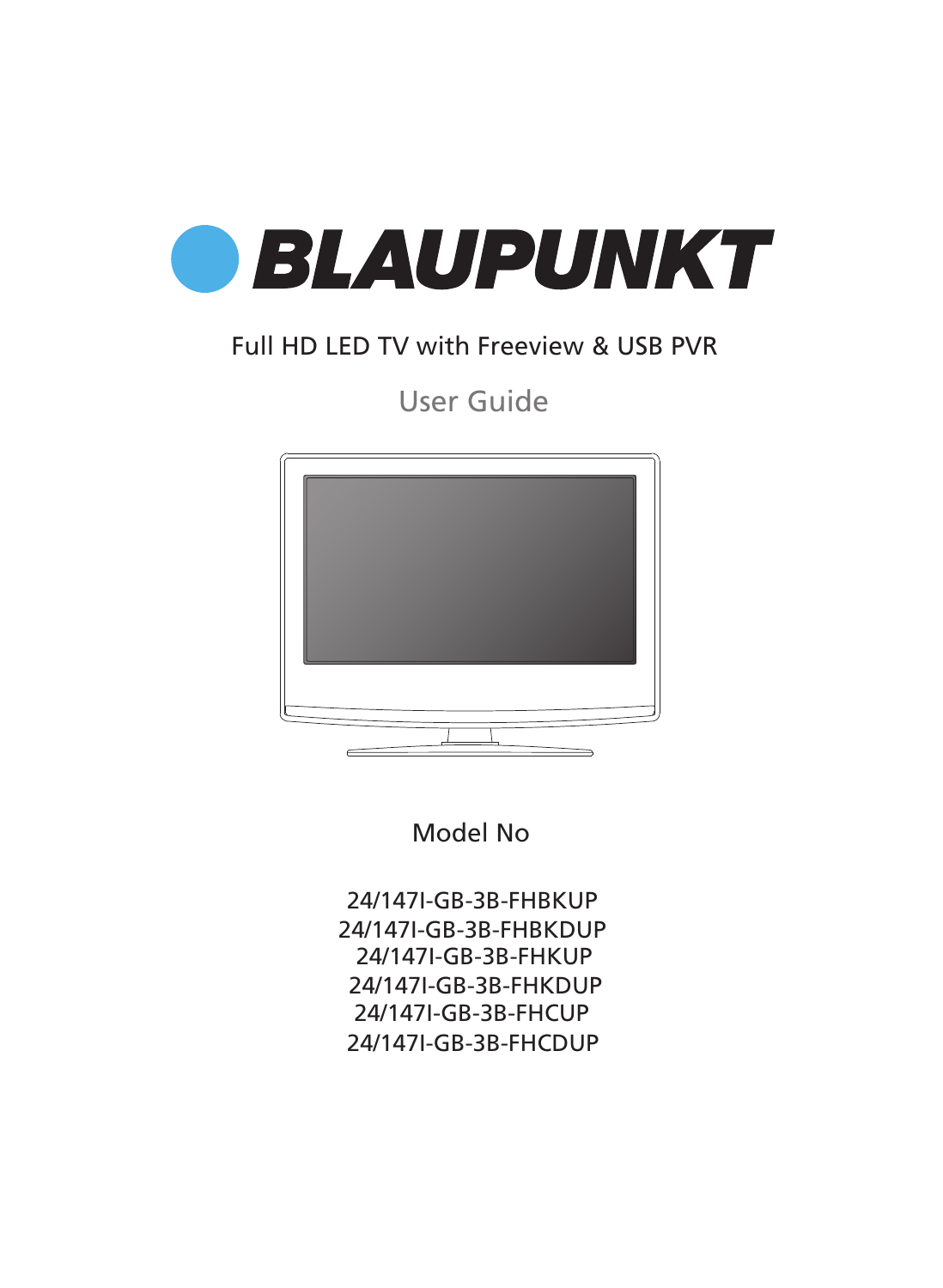## **IMPORTANT SAFETY INSTRUCTIONS**



Please read these instructions. All the safety and operating instructions should be read before the appliance is operated.

#### Warnings

- To reduce the risk of fire, electric shock or damage to the television, do not expose it to dust, rain or moisture, or place any objects filled with liquids on or near the television.
- Do not place the television in a confined space, ensure that nothing can obstruct the ventilation openings at the rear of the television.

To prevent spread of fire, keep candles or other open flames away from this product at all times



• Dispose of this television and any components including batteries in an environmentally friendly manner. If in doubt, please contact your local authority for details of recycling.

#### Safety

- For your safety, this appliance is fitted with a fused moulded 3 pin mains plug. Should the fuse need to be replaced, ensure that any replacement is of the same amperage and approved with the BSI mark.
- Never try and replace the mains plug unless you have adequate qualifications and are legally authorised to do so. In the event that a replacement Mains cable is required, contact the manufacturer for a suitable replacement.
- Never use the television if it is damaged in any way.
- Always place the television on a flat level surface avoiding anywhere which may be subject to strong vibration.
- Ensure the television is not placed on top of the power cable as the weight of the television may damage the cable and cause a safety hazard.
- Never place mobile phones, speakers or any other device which may cause magnetic or radio interference with the television. If interference is apparent, move the device causing the interference away from the television.
- To disconnect the apparatus from the mains, please use the switch located on the underside/ rear of the TV. The switch shall remain readily operable.
- When installing on a wall, ensure the TV is at least 5cm from the wall for ventilation

#### Maintenance

- To clean this unit, wipe with a soft, dry cloth. If the surfaces are extremely dirty, use a soft cloth dipped in a soap and water solution or a weak detergent solution.
- Never use alcohol, paint thinner or benzene to clean this unit.
- Before using a chemically treated cloth, read the instructions that came with the cloth carefully.

**CAUTION:** If water or other liquid enters the television through the display panel surface, a malfunction may occur.



### Packaging

- The safest way to transport your item is in the original box/packaging - please save your packaging for this.
- You will need original box/packaging in the event of warranty/service repair or support. We are unable to carry out warranty/service if you are unable to package it correctly.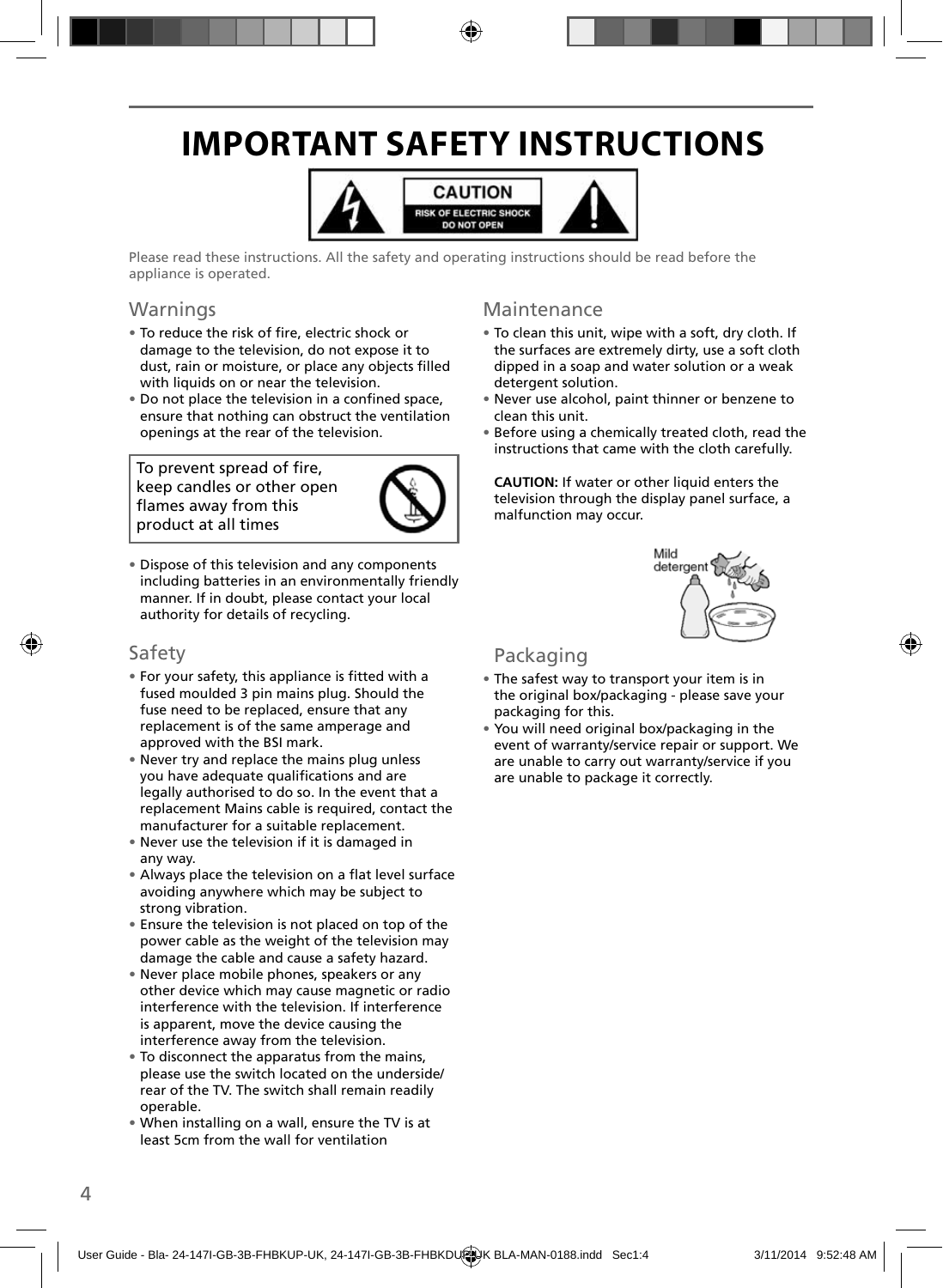## **IMPORTANT SAFETY INSTRUCTIONS**



Please read these instructions. All the safety and operating instructions should be read before the appliance is operated.

Important Information Regarding Use of Video Games, Computers, Captions or Other Fixed Image Displays

The extended use of fixed image program material can cause a permanent "shadow image" on the LCD/LED panel.

This background image is viewable on normal programs in the form of a stationary fixed image. This type of irreversible LCD/LED panel deterioration can be limited by observing the following steps:

- 1. Reduce the brightness/contrast setting to a minimum viewing level.
- 2. Do not display the fixed image for extended periods of time.
- 3. Turn the power off when not in actual use.

Examples of images that you need to watch out for are as follows (this is not an exhaustive list):

- TV Channel Logos: e.g. Shopping channel logos and pricing displays-especially if they are bright and stationary. Moving or low-contrast graphics are less likely to cause ageing of the screen.
- Time Displays
- Teletext: Do not view a stationary page for a long period of time
- TV/DVD Menus: e.g. Listings of DVD disc content
- Pause Mode: Do not leave the TV in pause mode for long periods of time, e.g. When watching DVDs or videos.

**Important** - Once 'shadow image/screen burn' occurs, it will never disappear and is not repairable under warranty.

How do I dispose of this product?

UK: Waste electrical products should not be disposed of with household waste. Separate disposal facilities exist. For your nearest facilities, please see www.recycle-more.co.uk or in store for details.

ROI: Waste electrical products should not be disposed of with household waste. Separate disposal facilities exist. Check with your Local Authority or retailer for recycling advice.

#### **Batteries**

• Do not expose batteries to high temperatures, excessive heat, prolonged sunshine or fire as this may cause leakage, explosion or ignition.



- Observe the correct polarity when inserting batteries.
- Do not use different types of batteries together or mix old and new batteries.
- Dispose of batteries in an environmentally friendly way.
- Certain regions may regulate the disposal of batteries. Please consult your local authority.



Cd

### **TV Models with built in DVD players**



CLASS 1<br>LASER PRODUCT

This caution label is located on the rear panel of the unit

THIS UNIT IS A CLASS 1 LASER PRODUCT. THIS UNIT USES A VISIBLE LASER BEAM WHICH COULD CAUSE HAZARDOUS RADIATION EXPOSURE IF DIRECTED. BE SURE TO OPERATE THE PLAYER CORRECTLY AS INSTRUCTED. WHEN THIS UNIT IS PLUGGED INTO THE WALL OUTLET, DO NOT PLACE YOUR EYES CLOSE TO THE OPENINGS TO LOOK INTO THE INSIDE OF THIS UNIT. USE OF CONTROLS OR ADJUSTMENTS OR PERFORMANCE OF PROCEDURES OTHER THAN THOSE SPECIFIED HEREIN MAY

RESULT IN HAZARDOUS RADIATION EXPOSURE.

DO NOT OPEN COVERS AND DO NOT REPAIR YOURSELF. REFER SERVICING TO QUALIFIED PERSONNEL.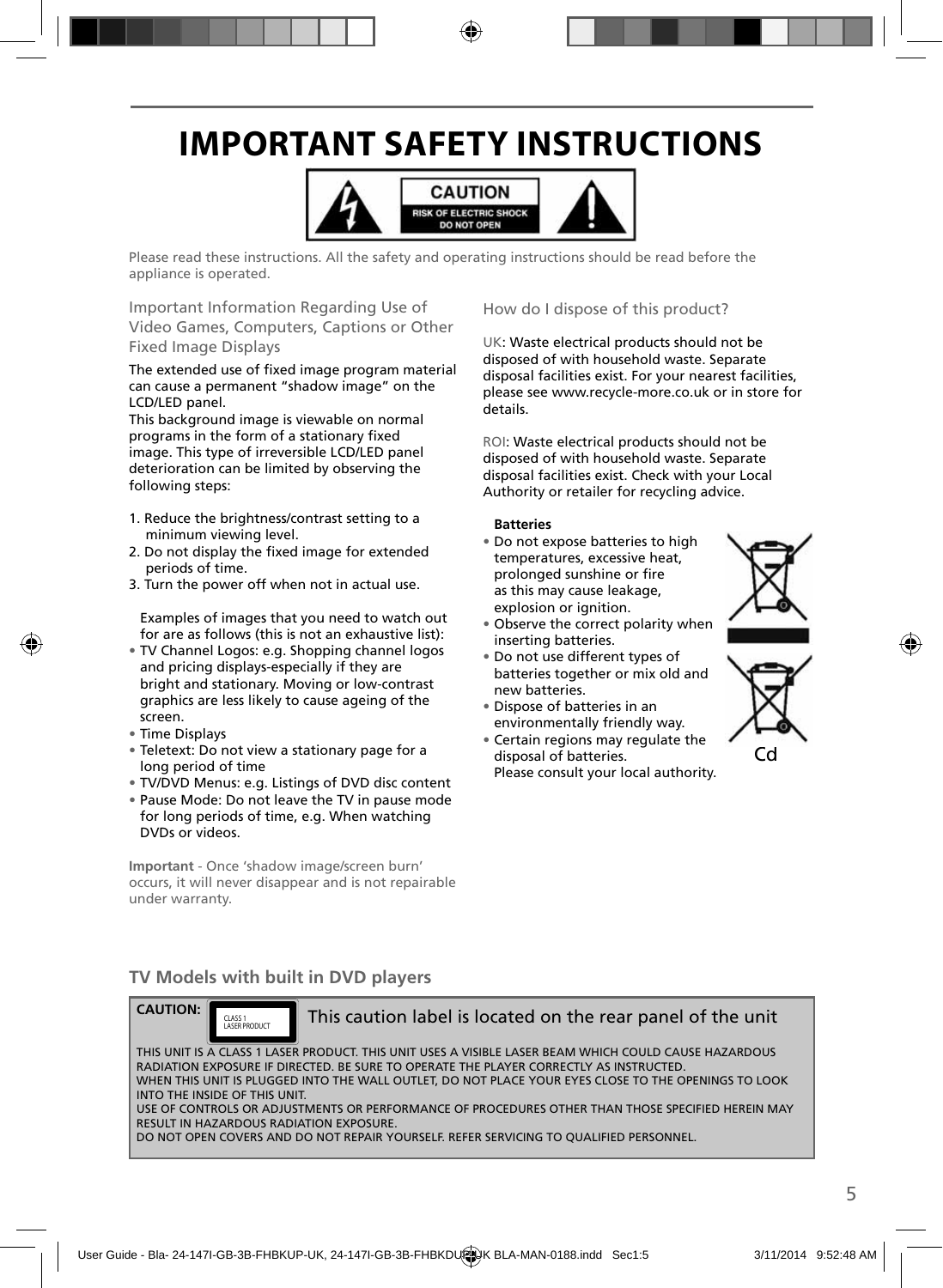## **CONTENTS**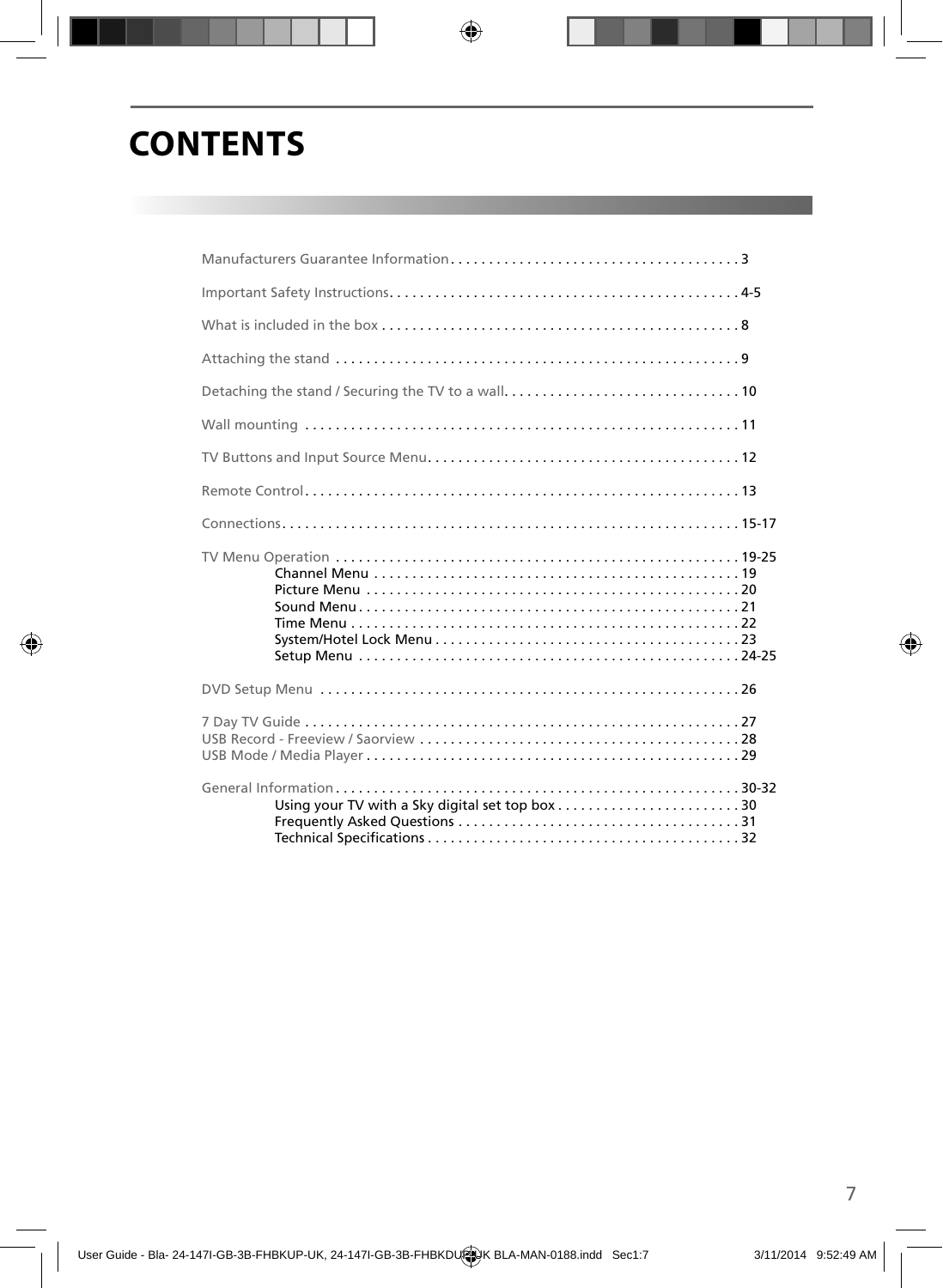## **WHAT IS INCLUDED IN THE BOX**

#### Accessories

Included with this TV are the following accessories

#### 1 x User Guide



#### 1 x Quick Start Guide

Quick Start Guide

#### 1 x TV



1 x RF Cable



#### 1 x Remote Control



#### 2 x AAA Batteries



1 x Mini Component / YPbPr



1 x Mini AV / Composite cable



1 x Stand Installation Pack (Includes stand base, stand neck & screws)



Please save your packaging as you will need this in the event of warranty/service repair or support. We are unable to carry out warranty/service if you are unable to package it correctly. The safest way to package your item in the event of warranty/service repair is in it's original box/packaging.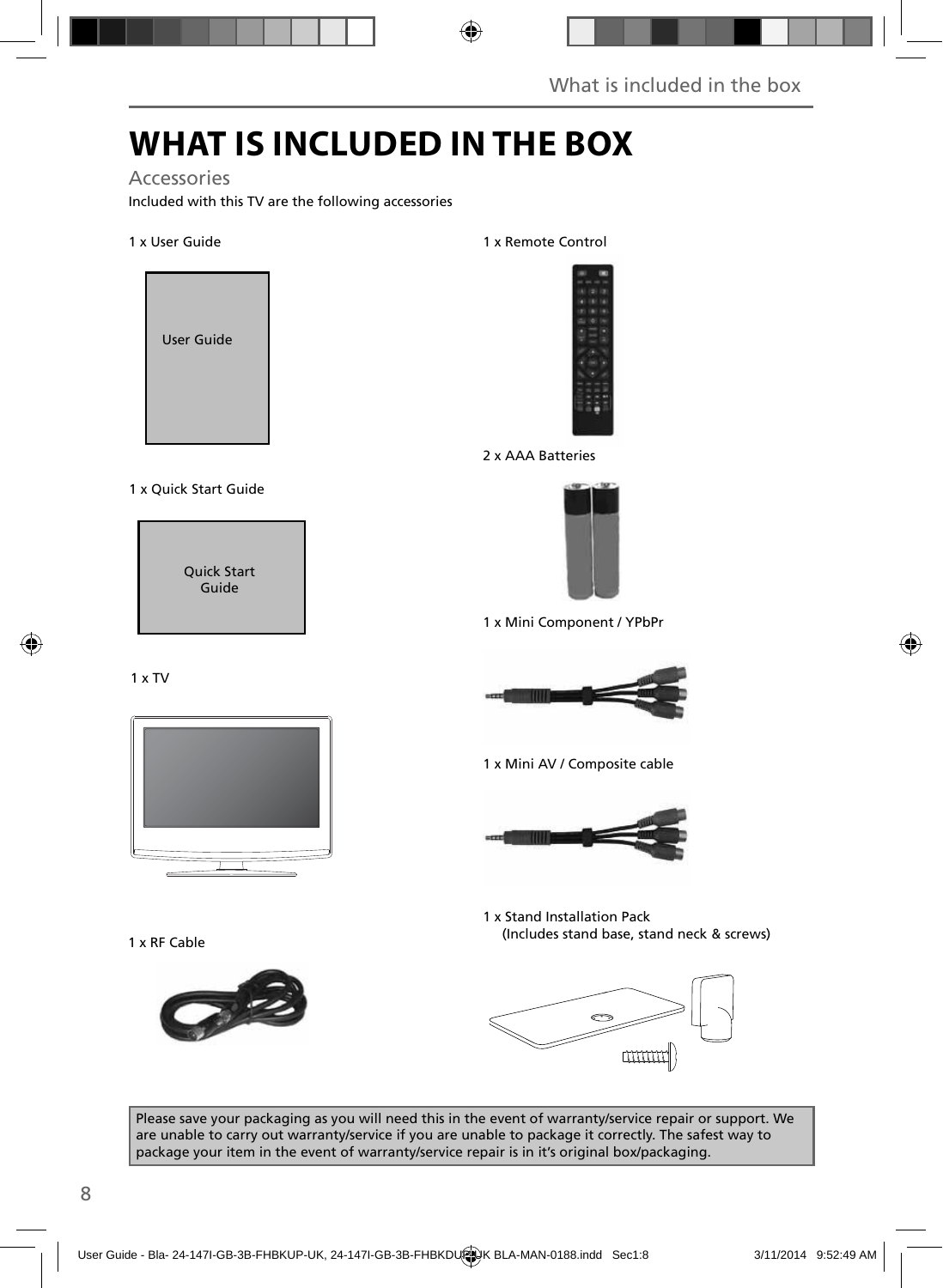## **ATTACHING THE STAND**

### Attaching the stand

To complete the stand installation you will require a cross head screw driver









(fig.2) Secure the neck to the TV by using the 2 x M(4x10) screws provided.



(fig.3) Secure the base and the neck by using the 1 x M(4x10) screws provided.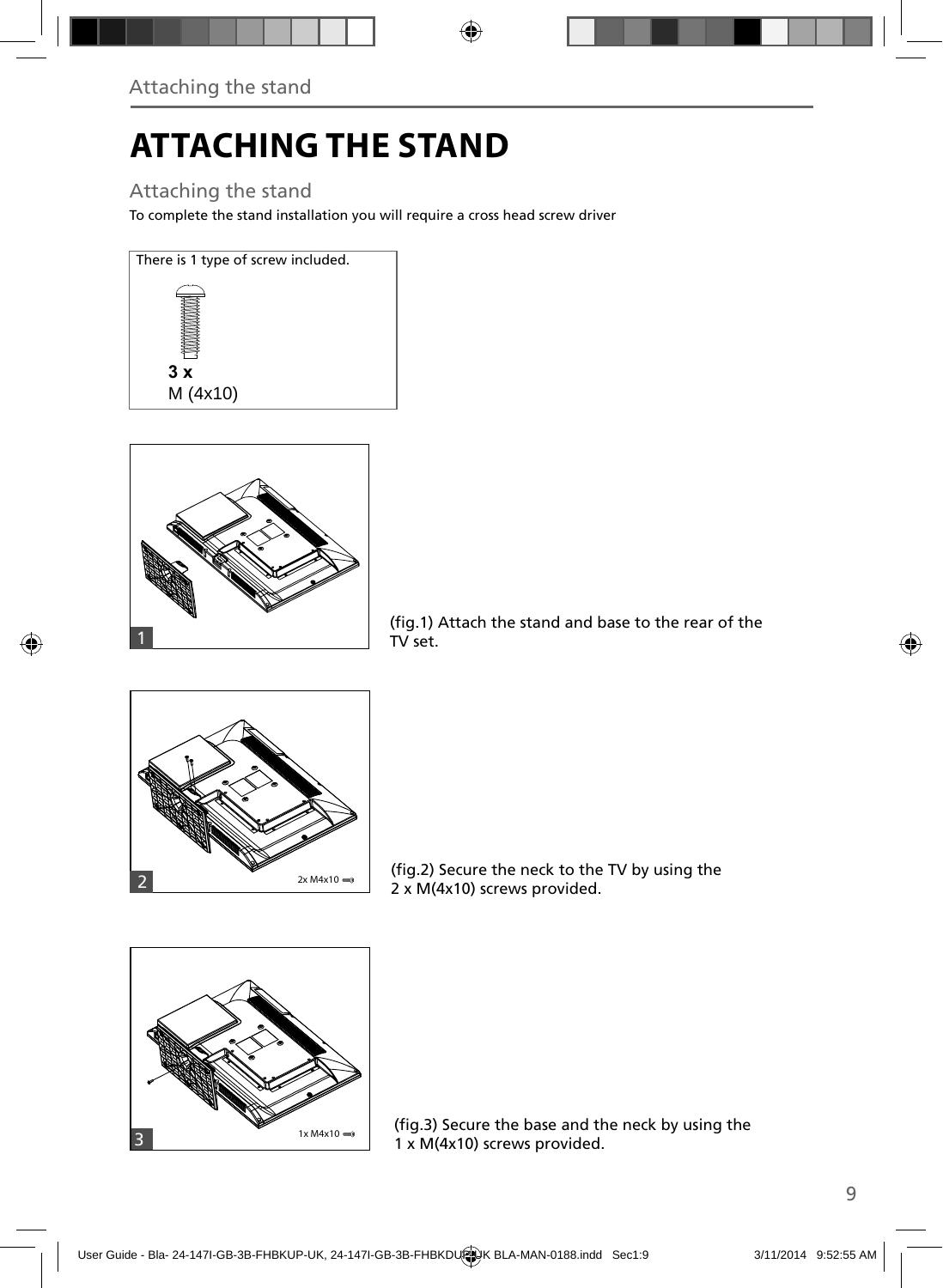## **DETACHING THE STAND**

### Detaching the stand

Remove the screws highlighted then remove the stand base and neck from the rear of the TV set.



### Securing the TV to a Wall

For your safety you can secure the TV to a wall using a fastening cord. With this method you can prevent the TV from falling forward which could cause injury and/or damage to the TV.

**A)** Using one or both of the top wall-mounting holes and screws (the screws are already supplied in the wall mounting holes) fasten one end of the fastening cord/s to the TV.



**B)** Secure the other end of the fastening cord/s to your wall. (you will need screws/fixings suitable for your wall type - available separately from most DIY stores).



Note - Please ensure that children do not climb on the TV set.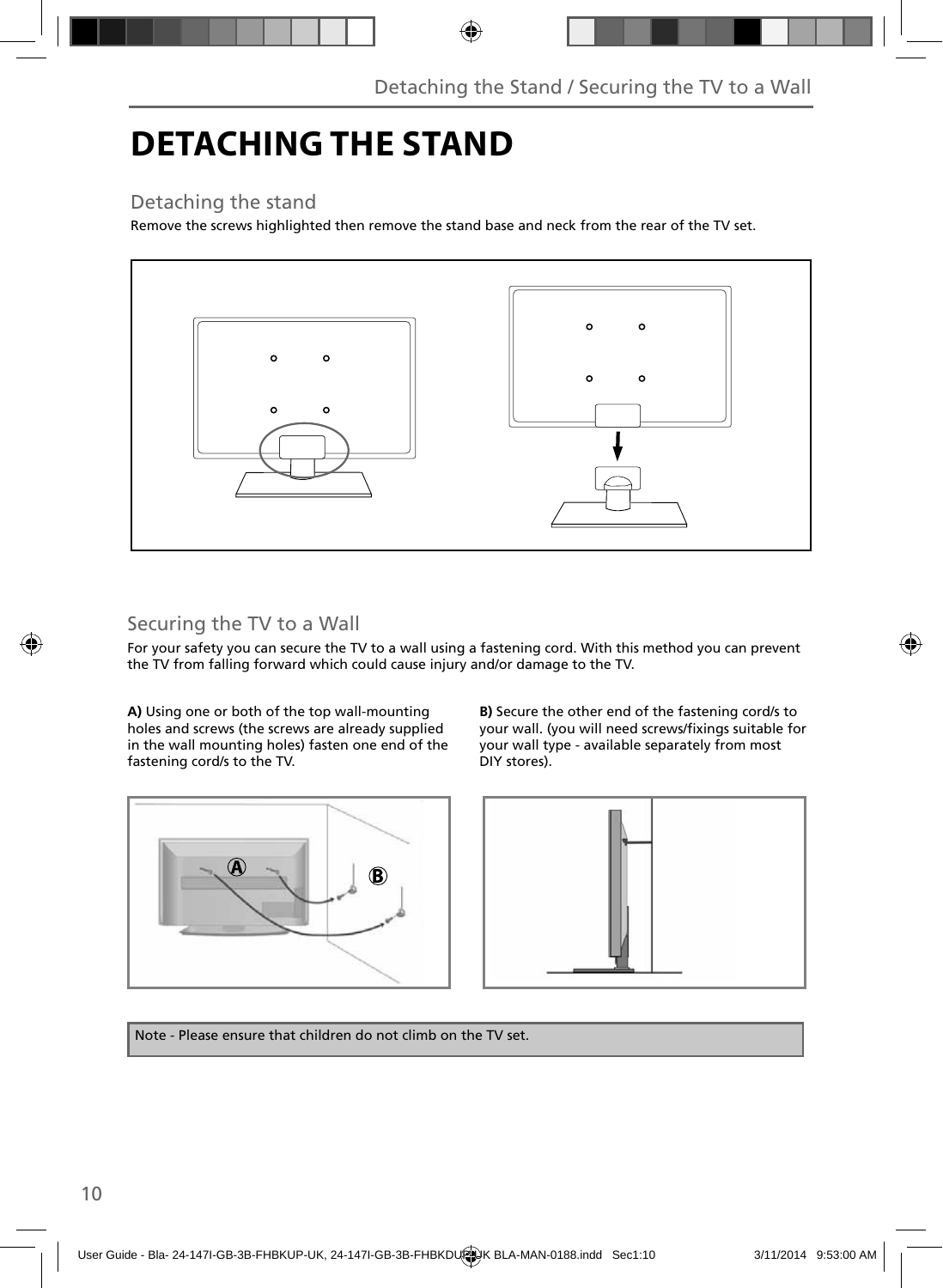## **WALL MOUNTING**

### Wall mounting the TV

IMPORTANT - Before drilling any holes in the wall ensure you are not drilling where there could be any electric wires, water or gas pipes.



1) Remove the four screws highlighted that are supplied in the wall mounting holes.

2) The wall mount can now be easily attached to the mounting holes on the rear of the TV.

For optimum viewing, if wall mounting the TV higher than eye level, the TV should be tilted downwards so that the TV's screen is 'face on'. See fig 1 and 2

Important – If wall mounting this TV, only use the screws already provided in the wall mounting holes. Using other screws which are longer could cause irreparable damage to internal parts.

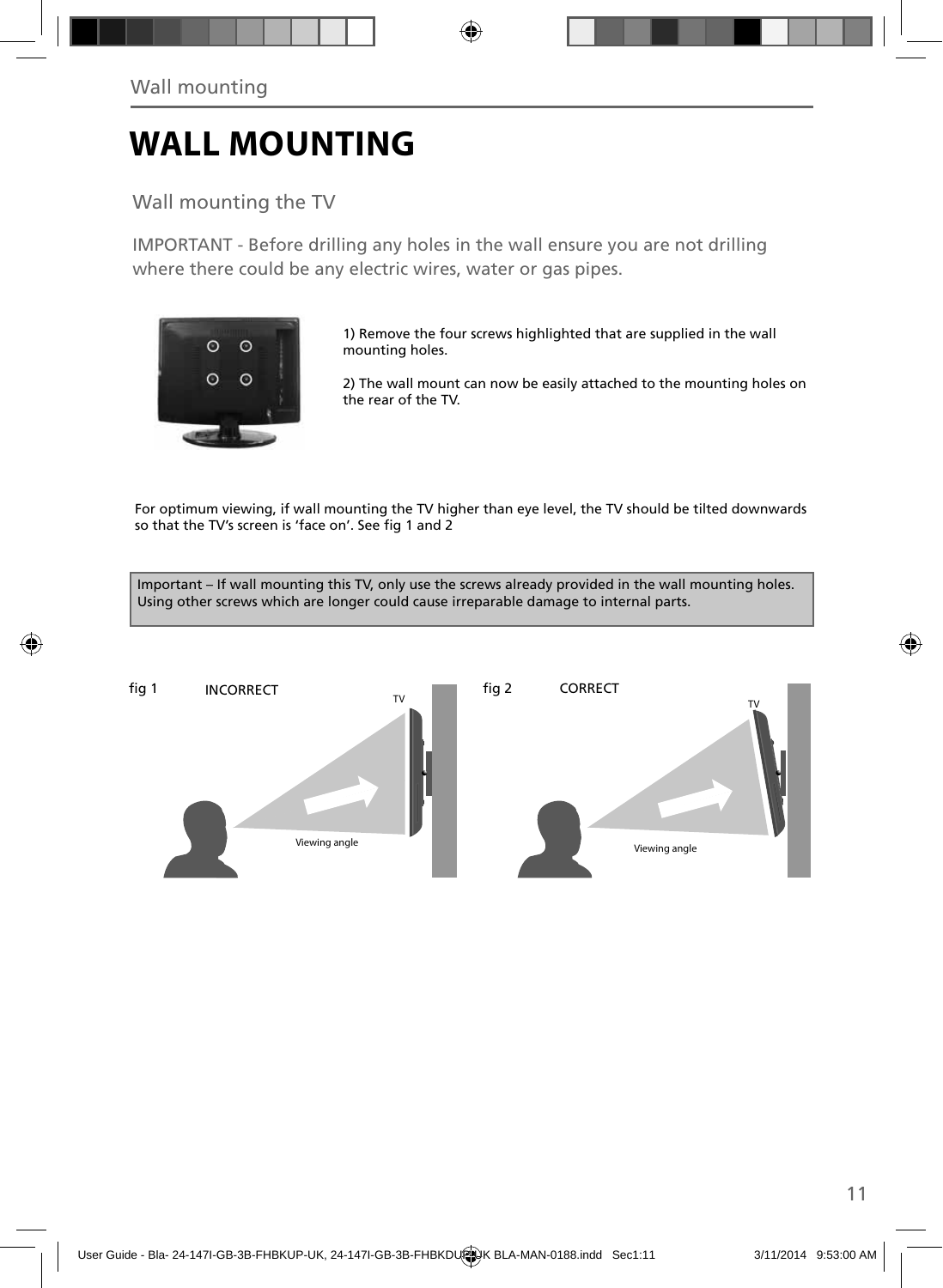## **TV BUTTONS & SOURCE MENU**

TV models without built in DVD player TV models with built in DVD player



### Choosing Mode Input/Source

To switch between the different input/ connections.

A) Using the buttons on the remote control:

1) Press [SOURCE] - The source menu will appear 2) Press  $[V]$  or  $[\Lambda]$  to select the input you require. 3) Press [OK]

B) Using the buttons on the Television:

1) Press [SOURCE]

2) Scroll up / down using CH+/ CH- buttons to the input/source you require 3) Press Vol+ to change input/source to the one selected.



Example of Source menu depending on the TV model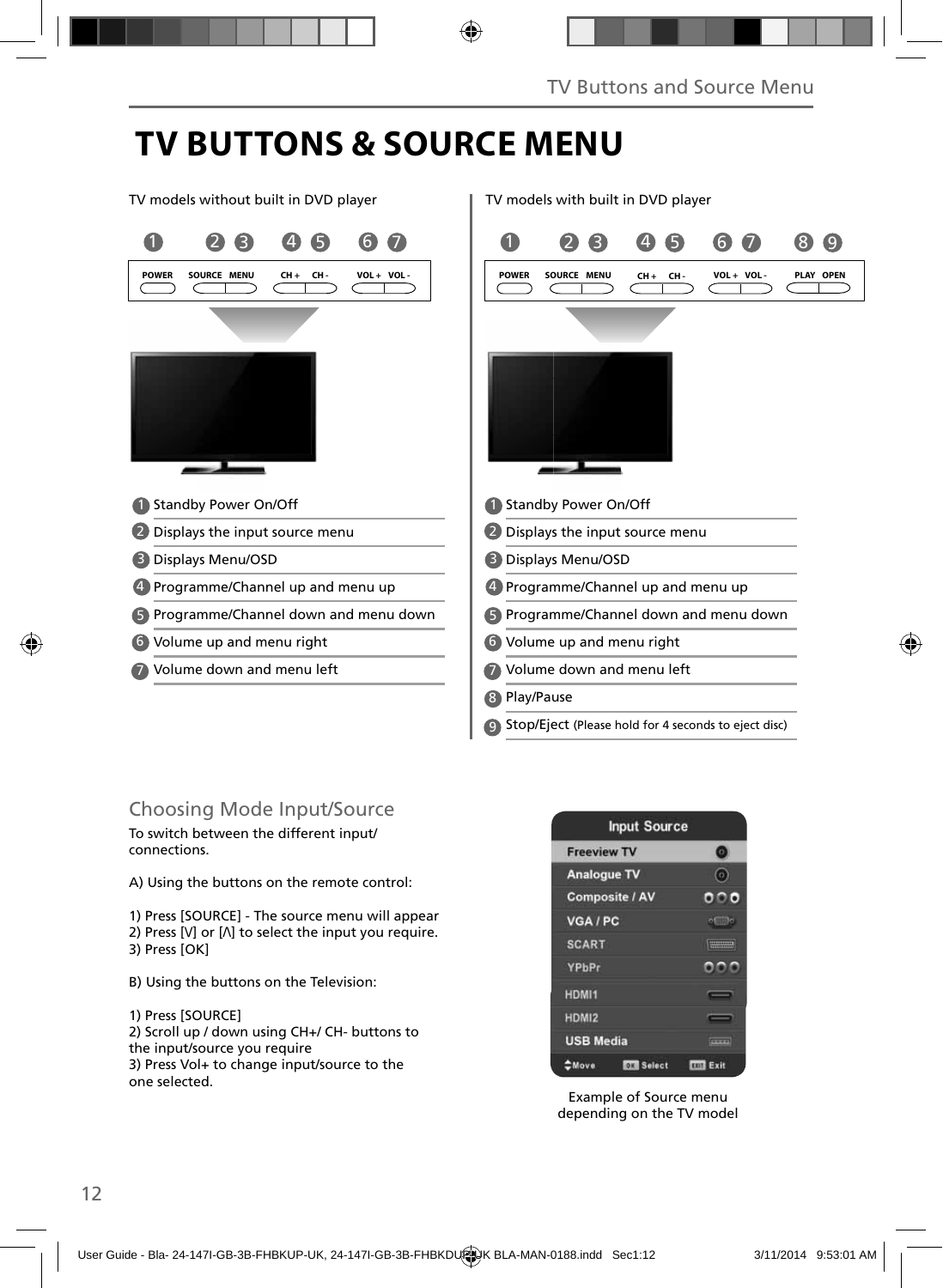### **REMOTE CONTROL**

|     | STANDBY - Switch on TV when in standby or vice versa<br>MUTE - Mute the sound or vice versa<br>DTV - Switch to Digital source<br>RADIO - Switch to radio whilst in Digital source                                                                                                                                                   |
|-----|-------------------------------------------------------------------------------------------------------------------------------------------------------------------------------------------------------------------------------------------------------------------------------------------------------------------------------------|
| ∞   | USB - Switch to USB source<br>DVD - Switch to DVD source                                                                                                                                                                                                                                                                            |
|     | NUMBER BUTTONS - 0 - 9 to select a TV channel directly.<br>TV GUIDE - Opens the 7 Day TV Guide (Digital mode)<br>$\bigcirc$ - To return to the previous channel viewed                                                                                                                                                              |
| 3)  | VOL (+/-) - To increase / decrease the sound level<br>P.MODE - Scrolls through picture mode options<br>S.MODE - Scrolls through sound mode options<br>FAV - To display favourites menu<br>$CH (+/-)$ - To increase or decrease the channel being watched<br>MENU - To display OSD menu<br>EXIT - To exit all menus                  |
|     | (A/V/4/M/OK) - Allows you to navigate the on-screen menus<br>and adjust the system settings to your preference<br>SOURCE - To display the input/source menu<br>INFO - Press once for now/next channel information<br>Press twice for programme information about current<br>programme                                               |
|     | ASPECT - To switch the screen between the different picture<br>formats<br>SLEEP - Press repeatedly to cycle through the sleep options<br>AUDIO - To change the audio language (if available)<br>SUBTITLE - To switch the dialogue at the bottom of the screen<br>(on/off)                                                           |
| (တ) | TEXT - To enter/exit Teletext (Analogue TV)<br>TEXT HOLD - Teletext mode - Hold current page which is<br>displayed (Analogue TV)<br>DISPLAY - To switch off the screen when listening to radio<br>TEXT/DVD ZOOM - Zoom function for Teletext and DVD<br>n (ග) DVD MENU/RECORD - Access the DVD root menu and USB<br>record function |
| య⊚⊡ | - To restart the current chapter<br>⋒<br>- To advance forward to the next chapter<br>$\left( \blacksquare \right)$<br>◯ - To stop the playback/Eject Disc<br>(To EJECT the disc press/hold the ■/▲ button for 4 seconds)<br>+ To play in fast rewind mode<br>- To play in fast forward mode<br>- To play/pause                      |
|     | o b DVD SETUP/REC LIST - Opens up DVD Menu or Opens the list<br>of what has been previously recorded                                                                                                                                                                                                                                |
|     | □ ⊙ > GOTO - To go to a specific chapter<br>□⊙ > A-B - Press once to set point, press a second time to return                                                                                                                                                                                                                       |
|     | to point<br>@ ANGLE - Select different angle of DVD<br>$\sim$ 3D - Change to 3D mode<br>□ ⊙ b REPEAT - To repeat playback                                                                                                                                                                                                           |
|     |                                                                                                                                                                                                                                                                                                                                     |
| (ഗ  | For Models with Integrated DVD players                                                                                                                                                                                                                                                                                              |

For Models with PVR Function For Models with USB Playback  $\searrow$  For Models with 3D Feature

 $\mathbb{D}$  $\Box$ 

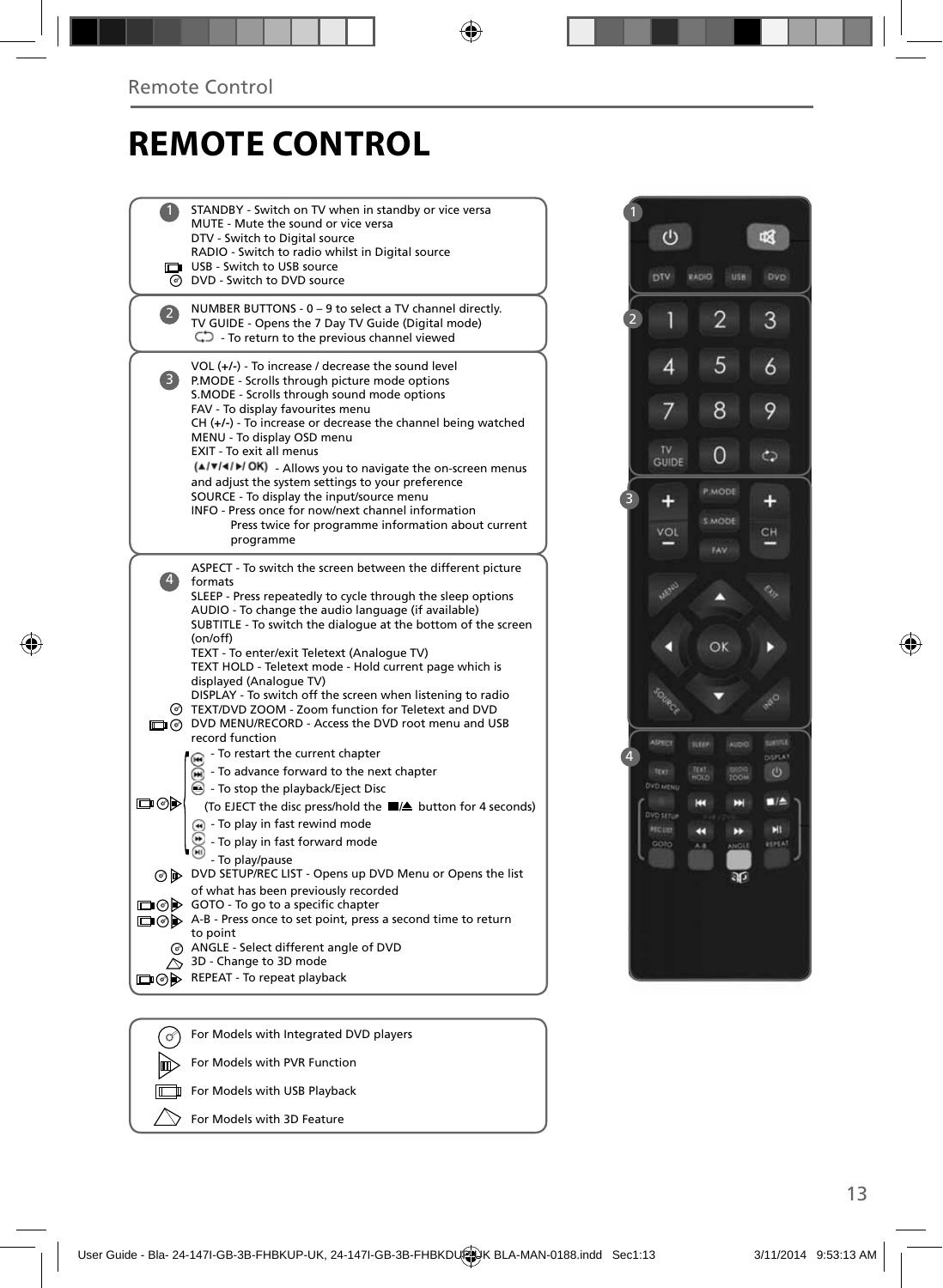## **CONNECTIONS**



|   | HDMI <sub>1</sub> | <b>HDMI</b> input                                                                       |
|---|-------------------|-----------------------------------------------------------------------------------------|
| B | VGA PC            | <b>VGA-PC input</b>                                                                     |
|   | VGA PC Audio In   | 3.5mm PC audio input                                                                    |
| D | YPbPr/Component   | HD input (Ypbpr)                                                                        |
|   | AV IN             | Input for Composite/Video and<br>Audio for Composite / Video<br>and Component / Y Pb Pr |

|   | <b>RFIN</b>       | RF / TV Aerial Input    |
|---|-------------------|-------------------------|
| G | COAX Audio Out    | Digital Coax output     |
| ы | HDMI <sub>2</sub> | <b>HDMI</b> input       |
|   | USB               | USB port                |
|   | Earphones         | Earphone Input          |
| ĸ | CLCARD IN         | Common Interface module |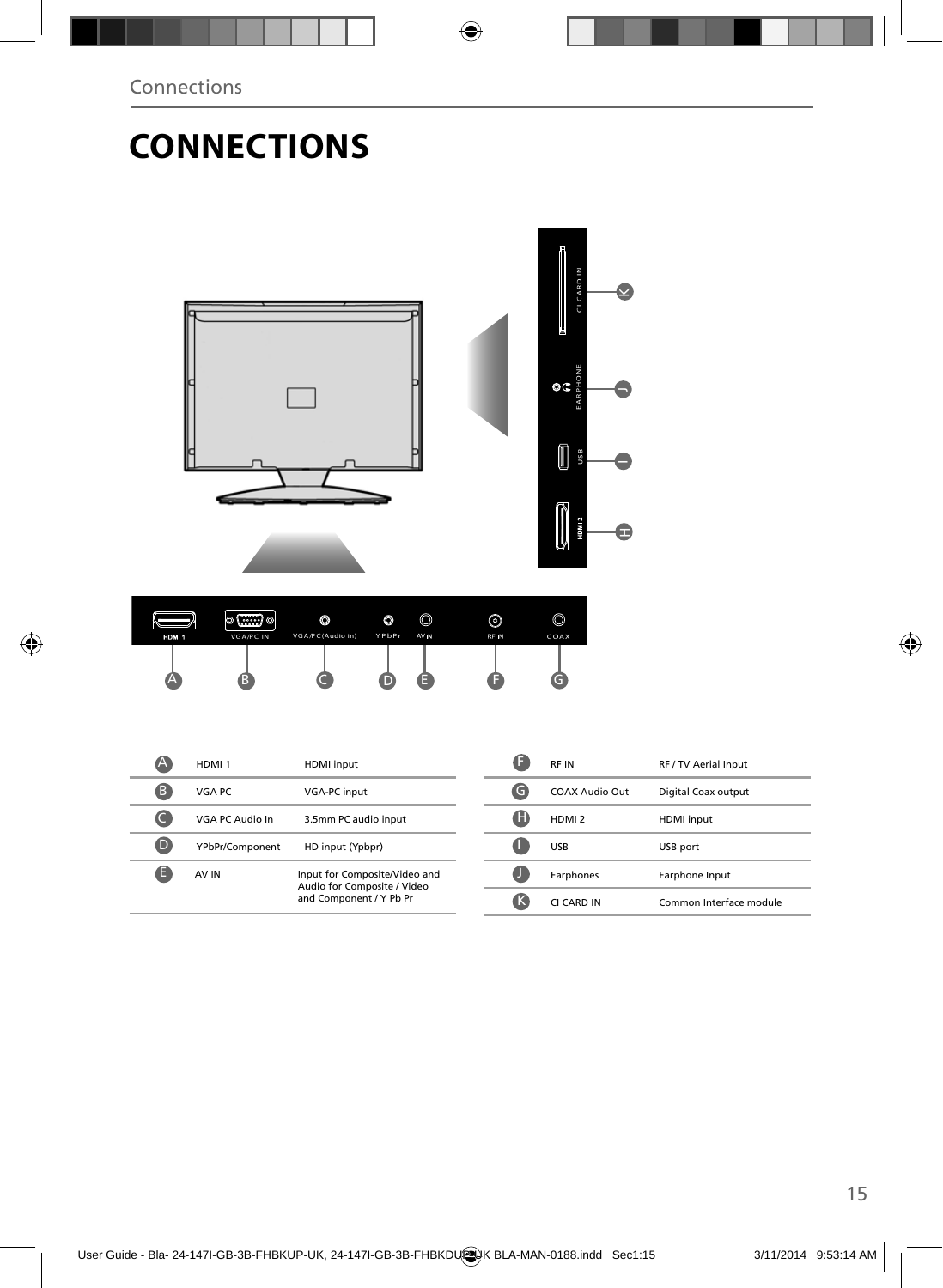## **CONNECTIONS**

### Connecting to a device with video Composite AV/Video output

TV Source should be set to Video



### Connecting to a device with SCART output

TV Source should be set to SCART



### Connecting to a device with HDMI output

A HDMI cable can output both video and audio and enables you to enjoy digital-quality video and audio with minimal loss of quality.

TV Source should be set to the corresponding HDMI port (HDMI 1, HDMI 2 etc)



Note: To use this model TV as a PC/laptop monitor it will need to be connected via the VGA input, it can not be used as a PC/laptop monitor via the HDMI input. The HDMI Input is provided to view digital content with compatible external devices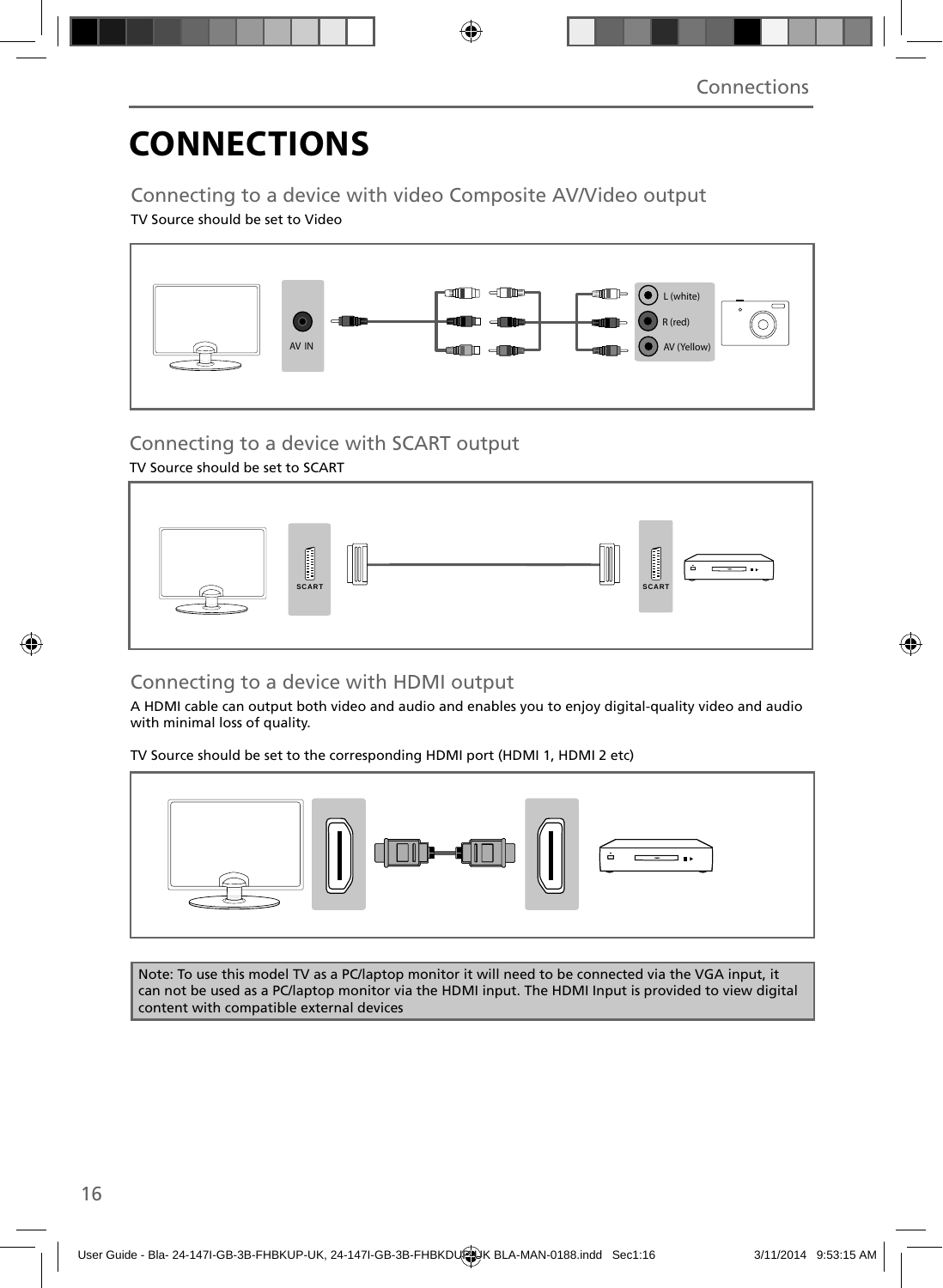## **CONNECTIONS**

### Connecting to a device with Component/YPbPr output

If you are supplied with a cable from the device which has RED, GREEN, BLUE, RED & WHITE connectors you must connect via Component (for picture) and by phono cable (for sound).

TV Source should be set to Component.



Connecting to a device with VGA/PC output (Laptop or Desktop Computer) TV Source should be set to VGA/PC



### Connecting to an external audio device (Amplifiers, Surround Sound, Sound Bars etc\*)

When connecting via the TV's 3.5mm Earphone output, this will disable the TV speakers.

There are two options to connect a device via the 3.5mm Earphone Output. \*Connecting cables not included .

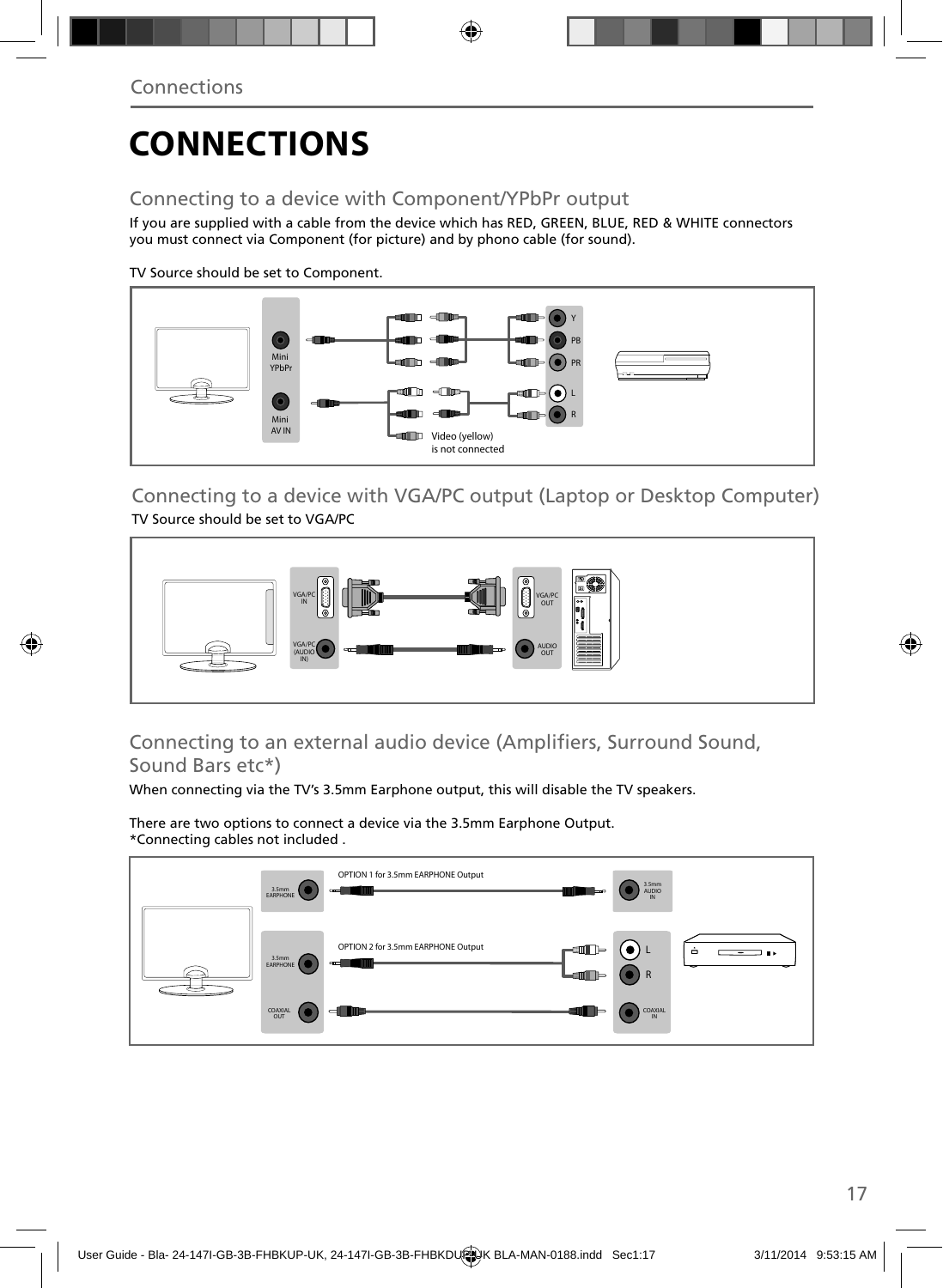### **CHANNEL MENU**





To access this menu, press [MENU] button on the remote control. To enter a menu press [OK]

If you wish to make changes to any of the default settings, use the scroll  $\blacktriangle \blacktriangledown \blacktriangleright \blacktriangleleft$  buttons. To confirm any settings press [OK] button. To exit this menu at anytime, press [EXIT] button.

Auto Tuning - Allows you to retune the television for all digital channels, digital radio stations and

#### analogue channels

Analogue Manual Tuning - Allows you to manually tune your analogue signal

Freeview/Saorview Manual Tuning - Allows you to manually tune your digital signal

Channel Edit - Allows you to delete, skip and add favourite channels

Schedule List - Lists your programme reminders

| <b>Channel Edit</b>                          |            |
|----------------------------------------------|------------|
| BBC1<br>٦                                    | otv        |
| BBC <sub>2</sub><br>$\overline{\phantom{a}}$ | orv        |
| ITVI<br>3                                    | <b>OTV</b> |
| Channel 4<br>4                               | <b>DIV</b> |
| 5<br>five                                    | otv        |
| 6<br>BBC <sub>3</sub>                        | orv        |
| BBC4<br>7                                    | DTV        |
| ITV <sub>2</sub><br>R                        | otv        |
| SKY1<br>g                                    | <b>DTV</b> |
| <b>10 SKY2</b>                               | DTV        |
| Delete                                       | Skip       |
| OK<br>Watch<br>nn Remove                     | Menu       |

Signal Information - Allows you to view signal frequency, signal quality and signal strength CI Information - Pay per view services require a "smartcard" to be inserted into the TV. If you subscribe to a pay per view service the provider will issue you with a 'CAM' and a "smartcard". The CAM can then be inserted into the COMMON INTERFACE PORT (CI Card In).

Tip: If you do not press any buttons for 30 seconds, the menu will automatically exit. You can change the length of time before the menu exits automatically - see 'Menu Duration' in the Setup Menu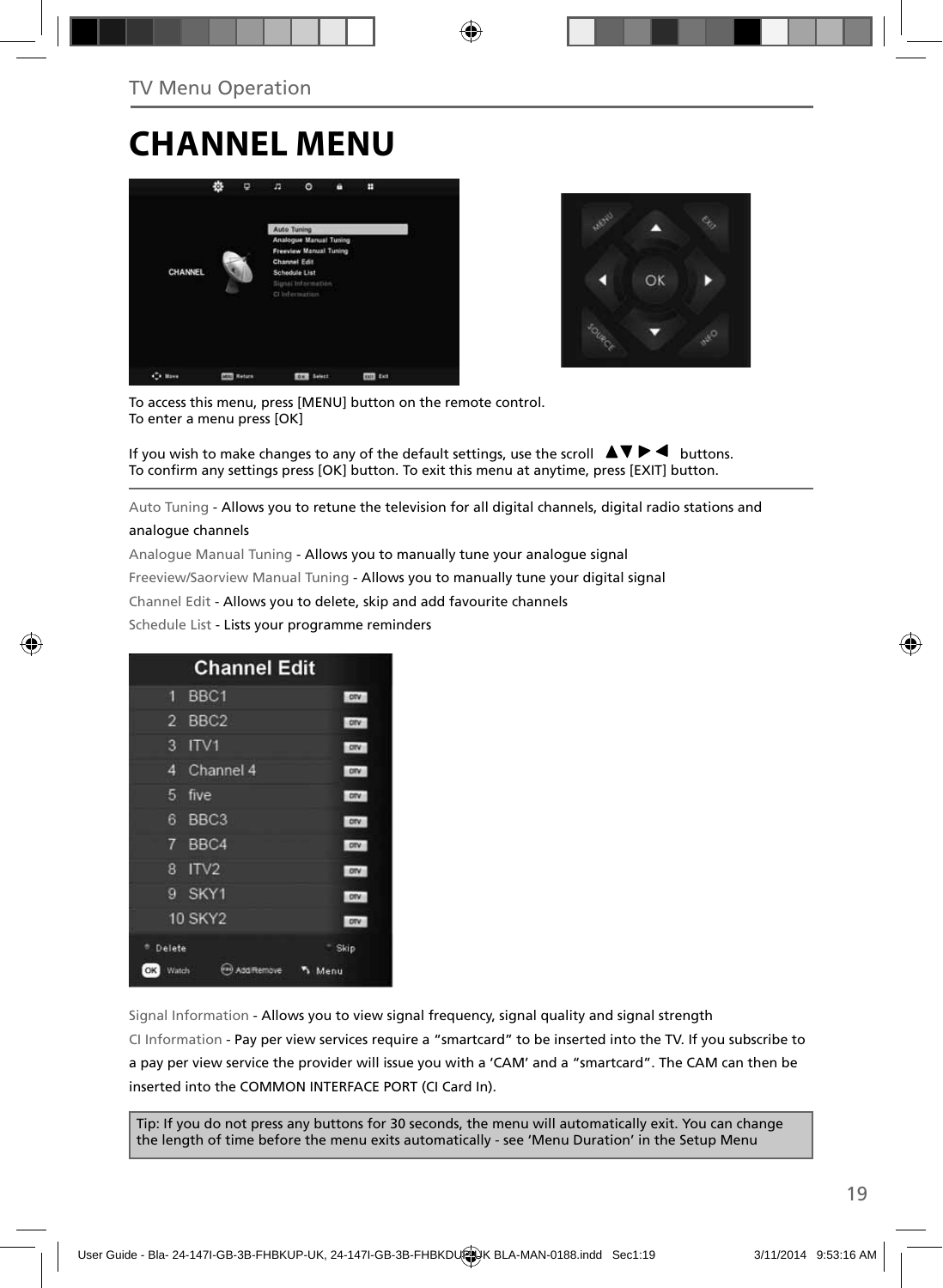## **PICTURE MENU**





To access this menu, press [MENU] button on the remote control and scroll right. To enter a menu press [OK]

If you wish to make changes to any of the default settings, use the scroll  $\blacktriangle \blacktriangledown \blacktriangleright \blacktriangleleft$  buttons. To confirm any settings press [OK] button. To exit this menu at anytime, press [EXIT] button.

|          | TIGULE IVIOUE - CHOOSE HOIH LITE TOHOWIHU DI ESELS.                                                                                                                                                                                                                                                   |
|----------|-------------------------------------------------------------------------------------------------------------------------------------------------------------------------------------------------------------------------------------------------------------------------------------------------------|
| Dynamic  | Recommended settings for fast moving pictures                                                                                                                                                                                                                                                         |
| Standard | <b>Standard settings</b>                                                                                                                                                                                                                                                                              |
| Mild     | Set to be lighter in colour and less bright                                                                                                                                                                                                                                                           |
| Personal | Lets you manually alter all the settings                                                                                                                                                                                                                                                              |
| Economy  | Power saving mode which reduces the energy used by up to<br>25% (by reducing the power to the LED/LCD panel).<br>In Economy mode, the TV will switch itself to Standby mode<br>after 3-5 hours in the event that the TV buttons or remote<br>control buttons are not pressed (change the picture mode |
|          | to another setting to de-activate this function)                                                                                                                                                                                                                                                      |

**Picture Mode** - Choose from the following presets:

You can make the following adjustments in **Personal** mode:

Contrast - Switch the balance between black and white.

Brightness - Increase or decrease the brightness of the picture.

Colour - Increases the colour from black and white.

Tint - Lets you increase or decrease the level of tint within the picture

(only available in VGA/PC source mode).

Sharpness - Increase or decrease the sharpness of the picture.

#### **Colour Temperature** Choose from the following presets:

| Normal | Default settings                  |
|--------|-----------------------------------|
| Warm   | Increases red within the picture  |
| Cold   | Increases blue within the picture |

**Noise Reduction** - Choose from the following presets:

| Off    | Turns noise reduction off  |
|--------|----------------------------|
| Low    | Minor system adjustment    |
| Middle | Medium system adjustments  |
| High   | Maximum system adjustments |
|        |                            |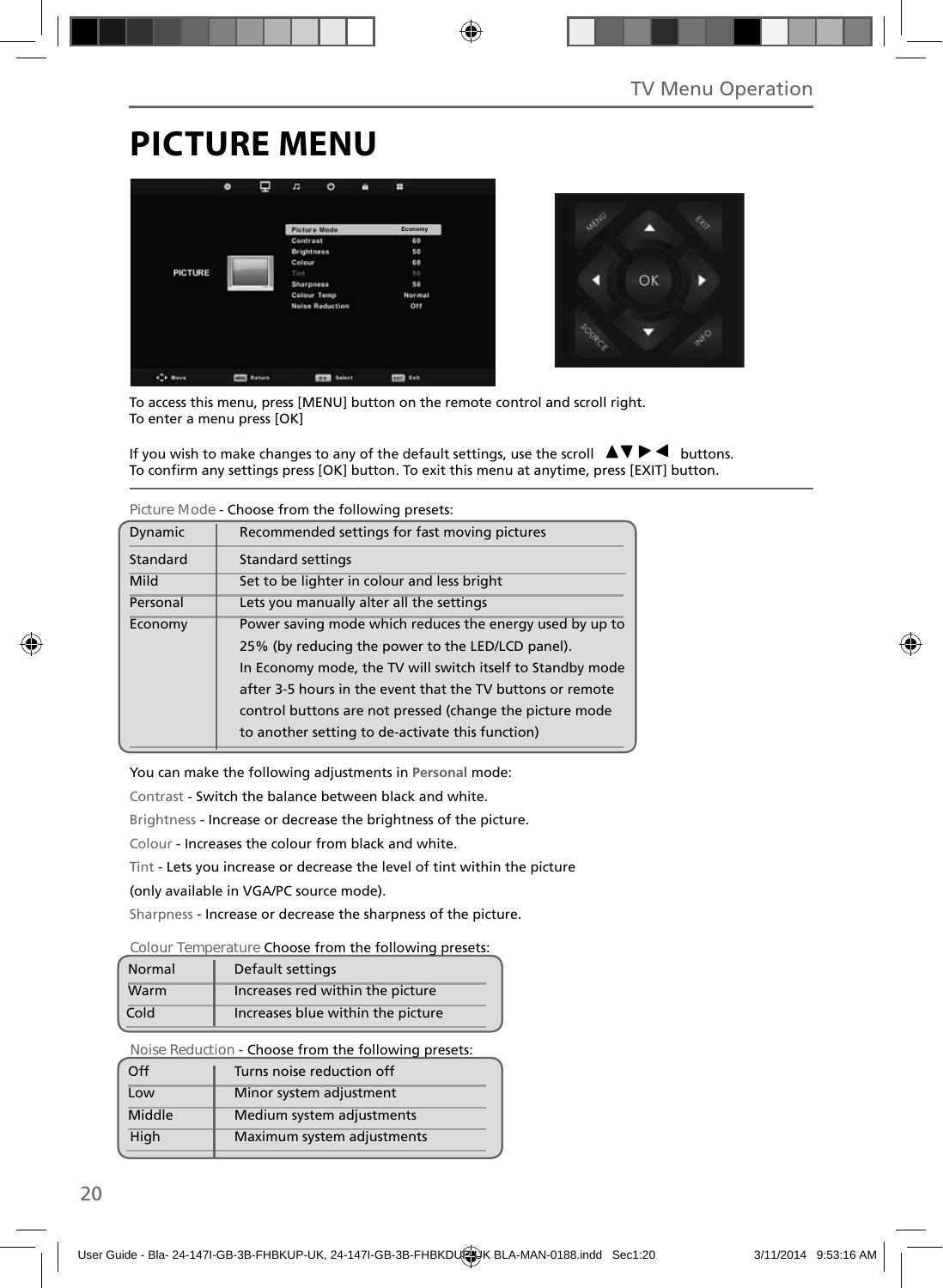## **SOUND MENU**





To access this menu, press [MENU] button on the remote control and scroll right. To enter a menu press [OK]

If you wish to make changes to any of the default settings, use the scroll  $\blacktriangle \blacktriangledown \blacktriangleright \blacktriangleleft$  buttons. To confirm any settings press [OK] button. To exit this menu at anytime, press [EXIT] button.

**Sound Mode** - Choose from the following presets

| Standard      | Default settings                        |
|---------------|-----------------------------------------|
| <b>Music</b>  | Emphasises music over voices            |
| Movie         | Provides live and full sound for movies |
| <b>Sports</b> | Emphasises sound for sports             |
| Personal      | Selects your personal sound settings    |

 **Tip:** Treble and bass levels can only be adjusted when the sound mode 'Personal' is selected.

Treble - To adjust the amount of high frequency within the sound

Bass - To adjust the amount of low frequency within the sound

Balance - To switch the sound between the left and right speakers

Auto Volume Level (AVL) - When 'on' is selected, the volume will attempt to stay at a constant level

regardless of TV programme and advertisements

Digital Output - This is the digital COAX Audio output. Choose from the following options:

| Off        | To turn off Digital Output                                                            |
|------------|---------------------------------------------------------------------------------------|
| Auto       | Selects the best settings automatically                                               |
| <b>PCM</b> | Select this option if you are connecting to a Stereo Hi-fi via coax cable (Pulse-code |
|            | modulation (PCM) is a digital representation of an analogue signal)                   |

Audio Description - This allows the user to turn Audio Description on or off (Audio Description is a service available on certain programmes. It provides a description of what is happening during the selected programme for a person who is visually impaired)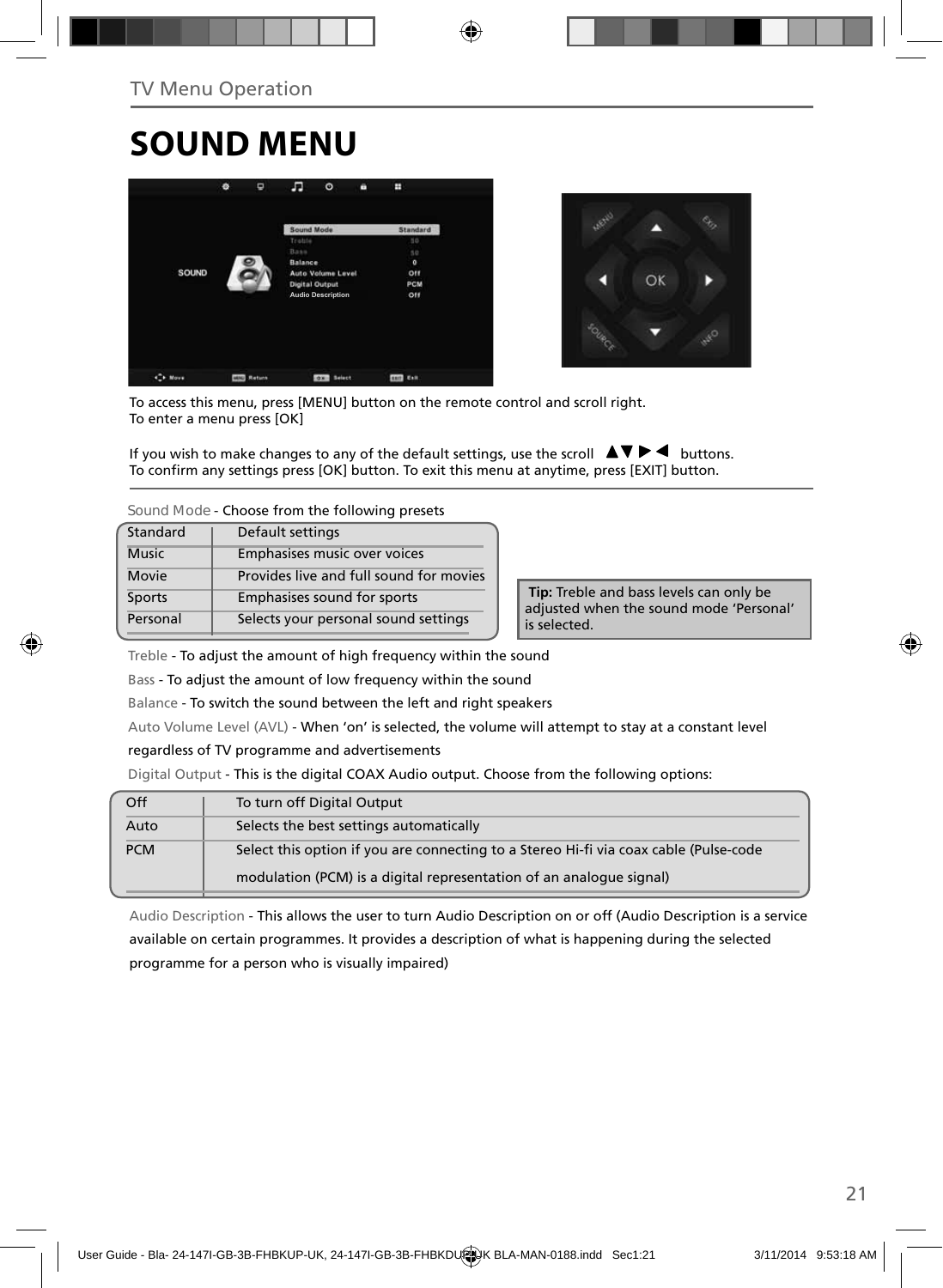## **TIME MENU**





To access this menu, press [MENU] button on the remote control and scroll right. To enter a menu press [OK]

If you wish to make changes to any of the default settings, use the scroll  $\Delta \nabla \blacktriangleright$   $\blacktriangleleft$  buttons. To confirm any settings press [OK] button. To exit this menu at anytime, press [EXIT] button.

Clock - Shows the date and time

Off Time - Allows you to set a specific time for your TV to turn off

On Time - Allows you to set a specific time for your TV to turn on, the channel it will then display, the

source it will be on and also the volume. This function can then be toggled to repeat every day or a

certain day (the TV must be in standby mode for this to be effective)

Time Zone - Change your current time zone

Sleep Timer - Lets you set the sleep timer so the television automatically switches off after a set amount of

time. Off -> 10min -> 20min -> 30min -> 60min -> 90min -> 120min -> 180min -> 240min

Auto standby - Set Auto standby between 3 hours, 4 hours and 5 hours ( to turn off this function you must exit Home Mode in the Picture Menu)

OSD Timer - Lets you adjust the amount of time the On Screen Menu stays on the screen before disappearing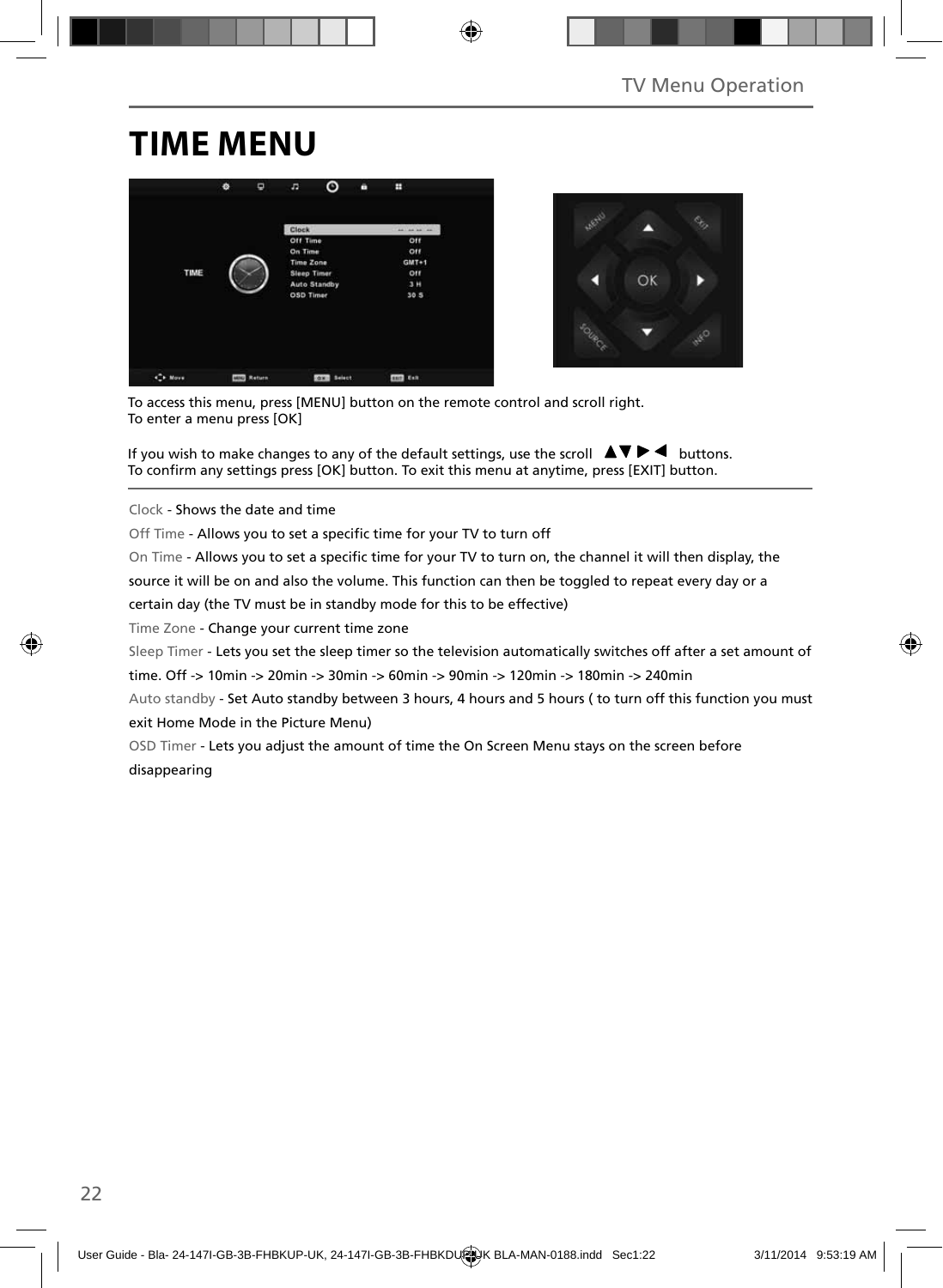## **SYSTEM/HOTEL LOCK MENU**





To access this menu, press [MENU] button on the remote control and scroll right. To enter a menu press [OK]

If you wish to make changes to any of the default settings, use the scroll  $\Box \blacktriangledown \blacktriangleright \blacktriangleleft$  buttons. To confirm any settings press [OK] button. To exit this menu at anytime, press [EXIT] button.

System/Hotel Lock - Allows you to lock or unlock the menu. You will be asked to enter a 4 digit password

Use the **◄** button to quit the password input or use the **►** button to clear. Default password is 0000.

TV Button Lock - Allows you to lock the buttons on the side of the TV set

Parental Guidance - Allows you to set the rating to block certain content based on age information

Default Source - Allows the user to set the default source. The default source is the source the TV starts on when first switched on

Default Channel - Allows the user to set a channel as the default channel on the Digital source. The

default channel is the channel the TV starts on when first switched on

Source Lock - Allows you to lock the source menu

Channel Lock - Allows you to lock certain channels manually

Max Volume - Allows you to adjust and set the maximum volume

Change Password - Allows you to change the password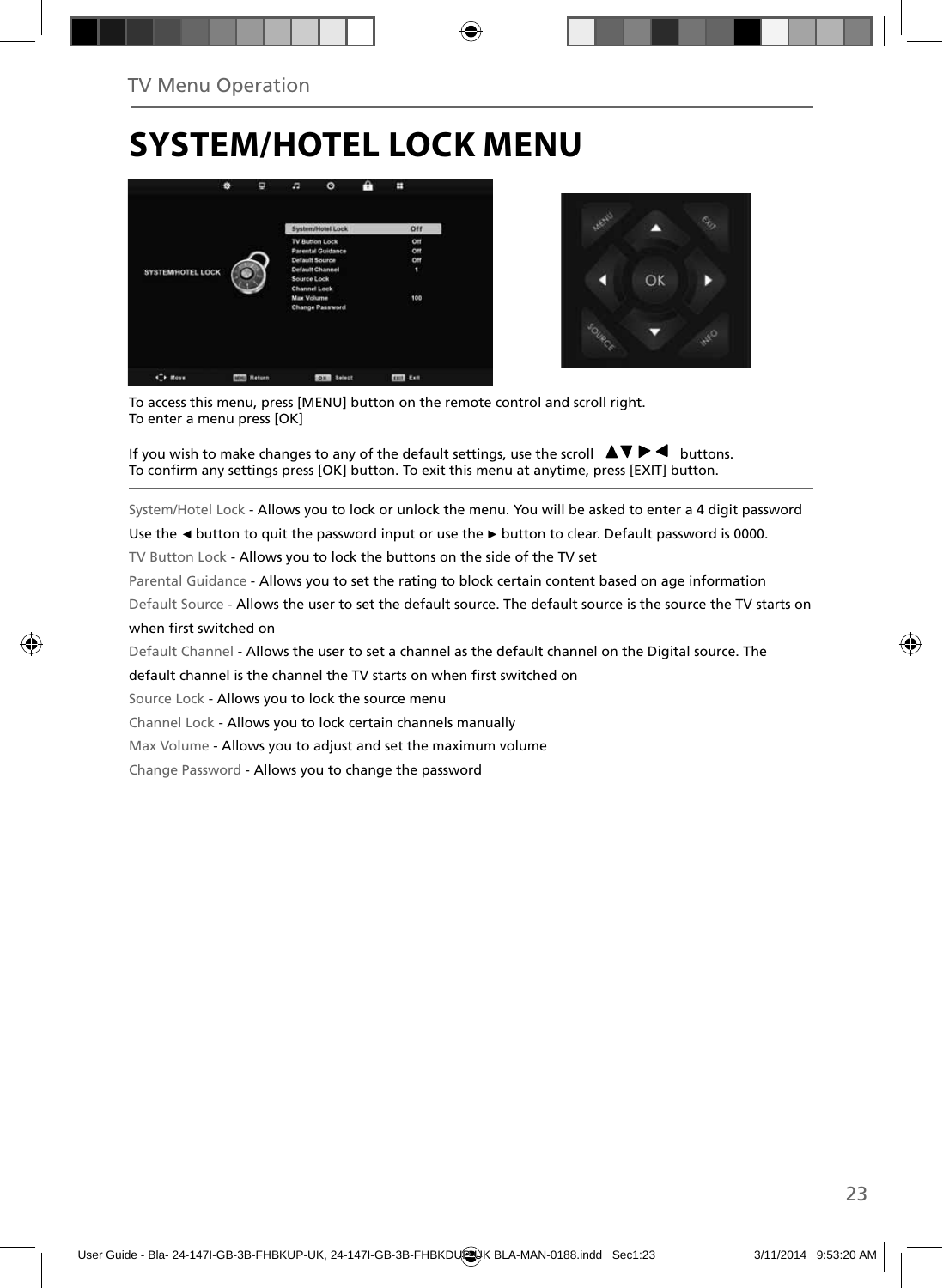## **SETUP MENU**





To access this menu, press [MENU] button on the remote control and scroll right. To enter a menu press [OK]

If you wish to make changes to any of the default settings, use the scroll  $\Delta \nabla \blacktriangleright$   $\blacktriangleleft$  buttons. To confirm any settings press [OK] button. To exit this menu at anytime, press [EXIT] button.

Language - Allows you to change the language of the menu

Audio Language - Shows the current audio language

Subtitle Language - Shows the current subtitle language

Hearing Impaired - This allows the user to turn on the Hearing Impaired function, this produces subtitles

on the screen which provide a description of what is happening during the selected program.

PVR File System - Allows you to view the format and performance of a USB key

Aspect Ratio - Within the UK the picture format varies depending on the channel/broadcast. There are a

number of different options to best meet your needs



Displays the 4:3 picture in its original size. Side bars are shown to fill the 16:9 screen

Original 16:9 Will display the picture from the broadcaster without any change



Fills the screen with a regular 16:9 signal and 4:3 picture format will be stretched to fill the screen

Zoom



The picture is the correct proportion but zoomed in to fill the screen

Stretch



Displays the 14:9 picture in the correct proportion. As a result side bars are shown on the screen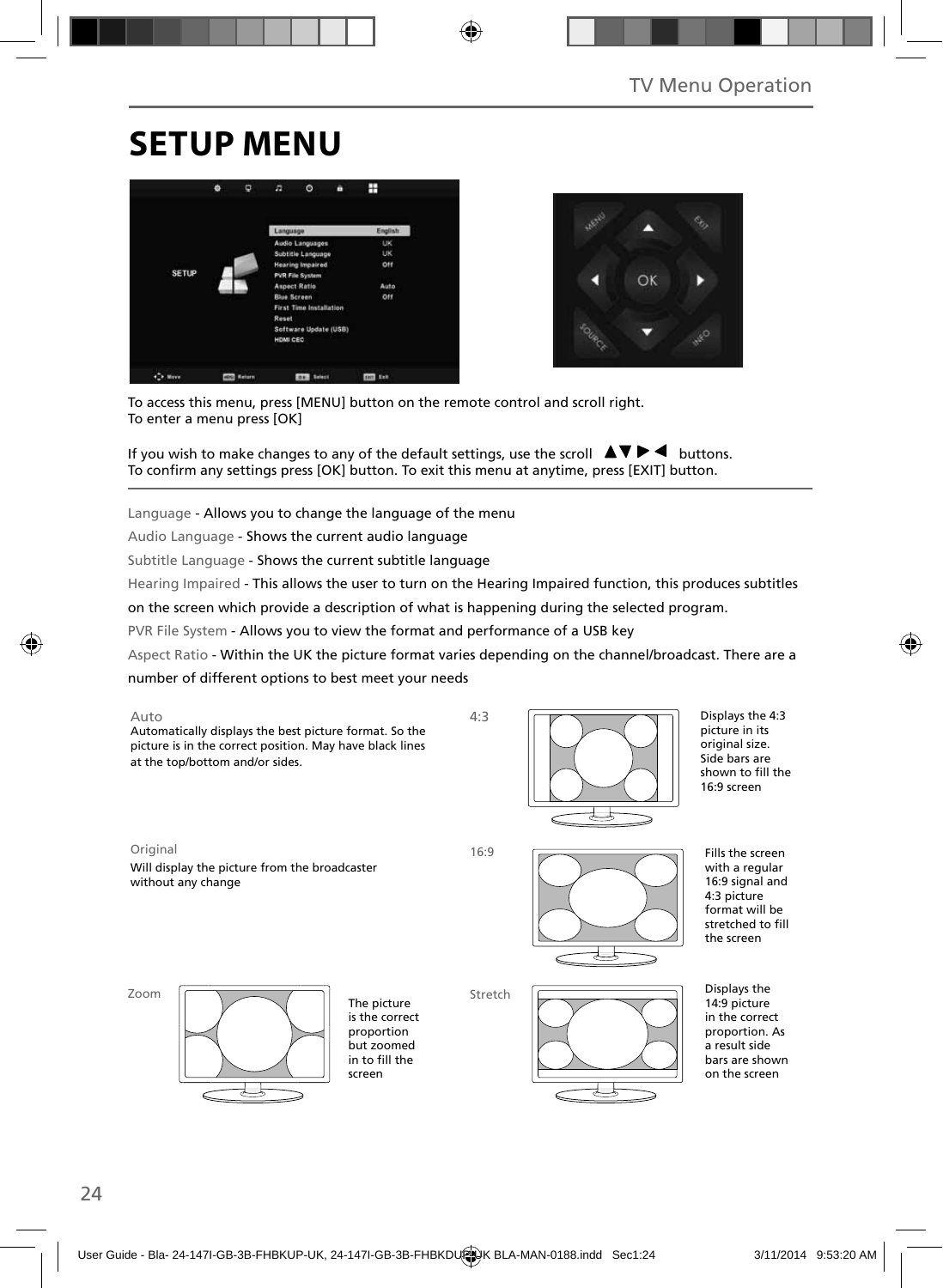### **SETUP MENU**





To access this menu, press [MENU] button on the remote control and scroll right. To enter a menu press [OK]

If you wish to make changes to any of the default settings, use the scroll  $\Box \Box \blacktriangleright \blacktriangleleft$  buttons. To confirm any settings press [OK] button. To exit this menu at anytime, press [EXIT] button.

Blue Screen - Changes the background when there is no input between clear and a blue background (Only available on some sources)

First Time Installation - Allows you to access the First Time Installation menu and retune the TV set Reset - This resets the menus to factory settings and clears all the TV channels from the television. Software Update (USB) - From time to time we may release new firmware to improve the operation of the television (available to download). This menu lets you install the new software/firmware onto the television. Further details of how to do this will be issued with the firmware. Contact the helpline or refer to the 'product support' section of the website

HDMI CEC (Consumer Electronic Control) - Allows HDMI devices to control each other and allows the user to operate multiple devices with one remote control. (only available with compatible devices)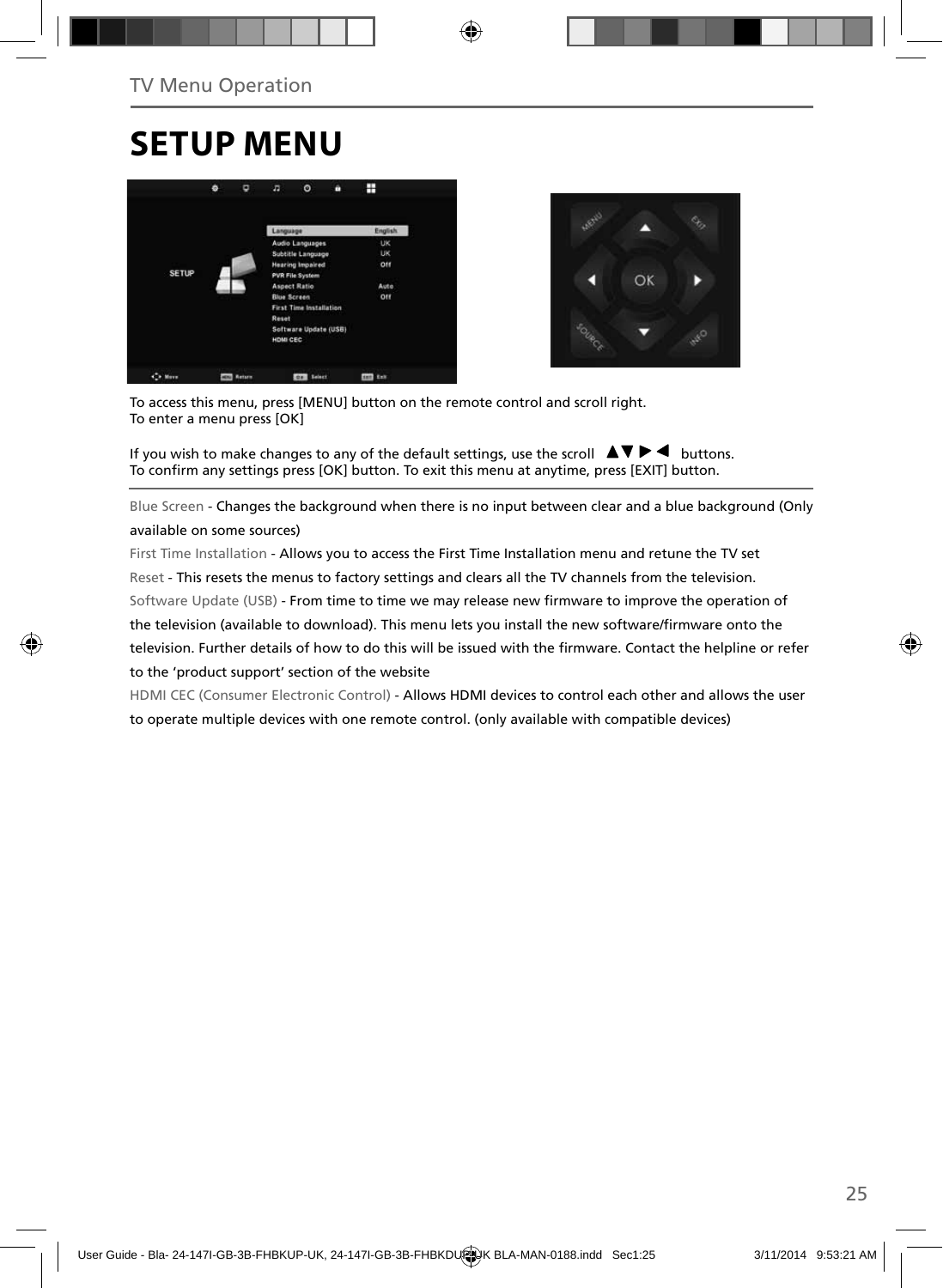### **DVD SETUP**

**(Applies to models with built in DVD player)**





To enter this menu please ensure the TV is in DVD source & press [DVD SETUP]

If you wish to make changes to any of the default settings, use the scroll  $\Delta \nabla \blacktriangleright$  buttons. To confirm any settings press [OK] button.

To exit this menu at anytime, press [DVD SETUP] button.

| TV Display - Choose from the following options |  |  |  |  |  |
|------------------------------------------------|--|--|--|--|--|
|------------------------------------------------|--|--|--|--|--|

| 4:3 Pan scan | PS Traditional picture format, often used on old film                         |
|--------------|-------------------------------------------------------------------------------|
|              | 4:3 Letter box   LB Traditional picture which has been adapted for widescreen |
| Wide         | 16:9 Widescreen picture format                                                |

**Speaker Setup** - Choose from the following options

| LT/RT  | Converts from multi-channel sound to mono   |
|--------|---------------------------------------------|
| Stereo | Converts from multi-channel sound to stereo |

**Dual Mono** - Choose from the following options

| Stereo   | Outputs 2 channels of sound both left and right                  |  |
|----------|------------------------------------------------------------------|--|
| Mono L   | Outputs left side sound                                          |  |
| Mono R   | Outputs right side sound                                         |  |
| Mix Mono | Outputs a single channel of sound but mix between right and left |  |

**Dynamic Range** - This is the difference between the quietest and loudest sounds. This setting works only with DVD discs recorded in Dolby digital.

| Full             | Set this to listen with the range recorded on the disc                              |
|------------------|-------------------------------------------------------------------------------------|
| 3/4              | Set this to listen with a range equivalent to a normal television                   |
| $\overline{1/2}$ | Set this to listen with a smaller difference between the maximum and minimum volume |
| 1/4              | Set this to listen with a smaller difference between the maximum and minimum volume |
| Off              | Set dynamic range to off                                                            |

Tip: This TV/DVD player is pre-set to play Region 2 DVDs. In the event you wish to use the TV/DVD in another country that uses different region discs, please visit www.umc-uk.co.uk. Select 'Product Support', 'Changing Region'.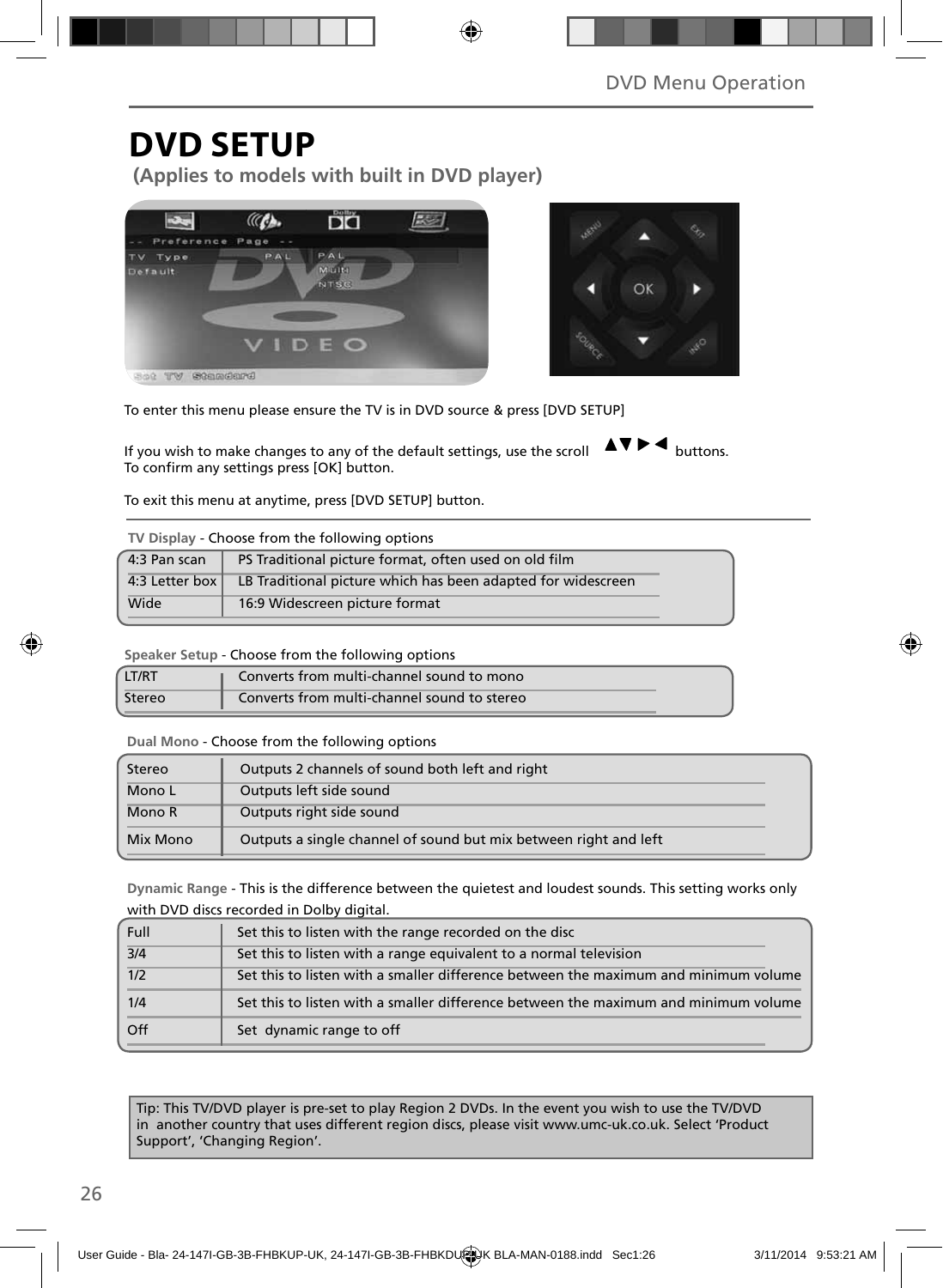## **7 DAY TV GUIDE**

TV Guide is available in Freeview/Saorview TV mode. It provides information about forthcoming programmes (where supported by the Freeview/Saorview channel). You can view the start and end time of all programmes and on all channels for the next 7 days and set reminders.

1) Press [TV GUIDE]. The following 7 Day TV Guide will appear..

| 7 Day TV GUIDE                                                                                                                                                                                                                                                                                                                                 |                     |                                 |                                 |  |
|------------------------------------------------------------------------------------------------------------------------------------------------------------------------------------------------------------------------------------------------------------------------------------------------------------------------------------------------|---------------------|---------------------------------|---------------------------------|--|
| 10 Years Younger: The Challenge<br>Season <sub>2</sub><br>Support worker Janice Cassidy's lifestyle of long working hours and a penchant for tanning<br>has taken its toll, while the stress of bringing up two daughters and heavy smoking has<br>affected interior designer Shere Morady. Surgeon Jan Stanek and the team set out to provide |                     |                                 |                                 |  |
|                                                                                                                                                                                                                                                                                                                                                |                     |                                 | 04 Aug 2010 10:42               |  |
| BBC1                                                                                                                                                                                                                                                                                                                                           | 05:00-06:00         | 10 Years Younger: The Challenge |                                 |  |
| BBC <sub>2</sub>                                                                                                                                                                                                                                                                                                                               | 06:00-06:30         | The Simpsons                    |                                 |  |
| ITV <sub>1</sub>                                                                                                                                                                                                                                                                                                                               | 06:30-07:00         | Hollyoaks                       |                                 |  |
| Channel 4                                                                                                                                                                                                                                                                                                                                      | 07:00-08:00         | Channel 4 News                  |                                 |  |
| ∣ five                                                                                                                                                                                                                                                                                                                                         | 08:00-09:00         | How to Look Good Naked          |                                 |  |
| BBC3                                                                                                                                                                                                                                                                                                                                           | 09:00-10:00         | Newlyweds: The One Year Itch    |                                 |  |
| BBC4                                                                                                                                                                                                                                                                                                                                           | 10:00-11:15         | <b>Big Brother</b>              |                                 |  |
| ITV <sub>2</sub>                                                                                                                                                                                                                                                                                                                               | 11:15-11:45         | The Big Bang Theory             |                                 |  |
| Record                                                                                                                                                                                                                                                                                                                                         | Remind<br>Move View | Prev Day<br><b>O</b> Display    | Next Day<br>Exit<br><b>EXIT</b> |  |

2) Navigate through the menu using  $\blacktriangle \blacktriangledown \blacktriangleright \blacktriangleleft$ 

You can now: Record a programme by pressing RED (USB device must be connected) Set a reminder by pressing GREEN View a previous day by pressing YELLOW View the next day by pressing BLUE

3) Press [EXIT] to exit the 7 day TV Guide.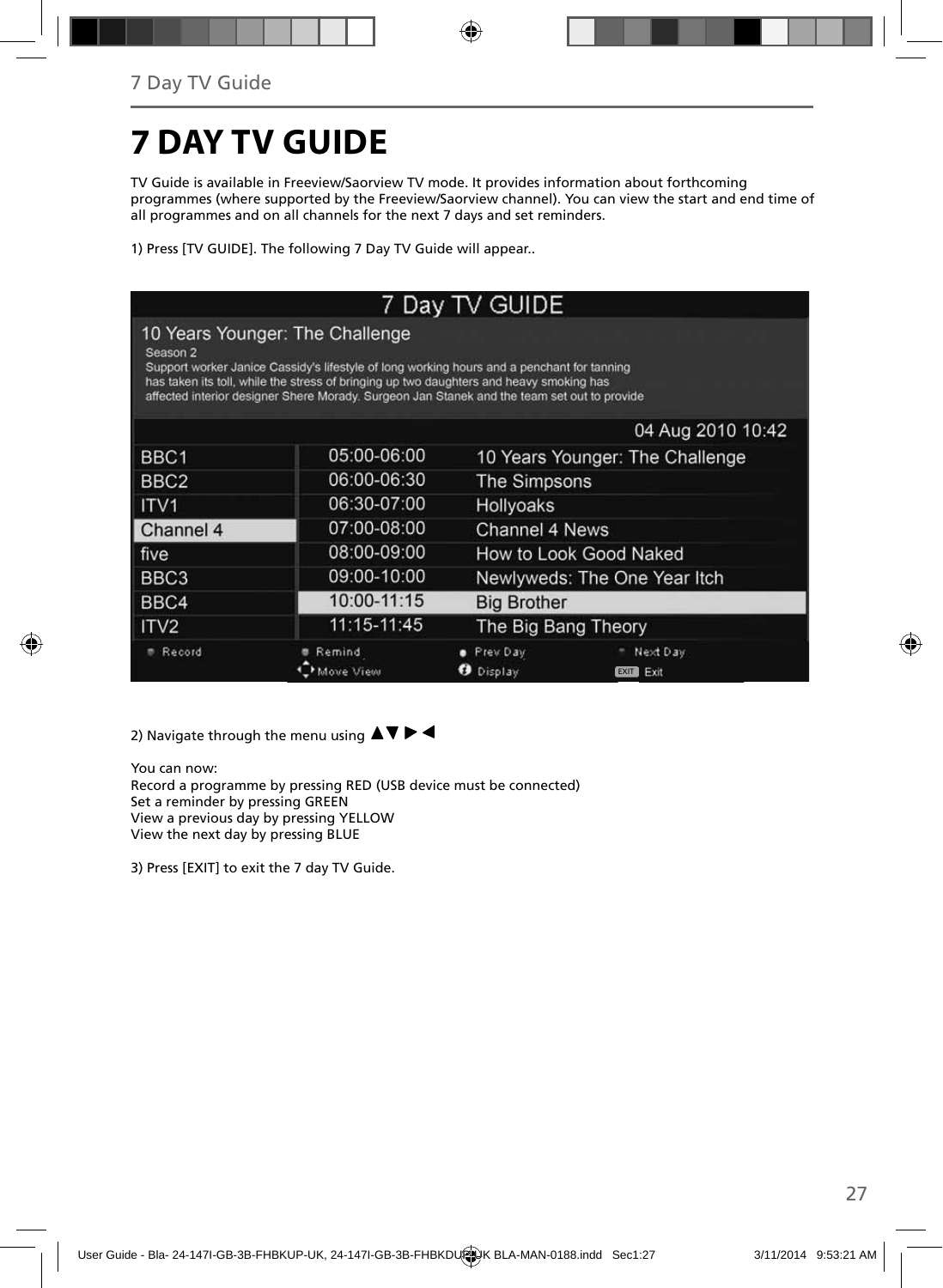### **USB RECORD - FREEVIEW/SAORVIEW MODE**

USB RECORD – FREEVIEW/SAORVIEW MODE

Built into this television is a USB record facility. This function is available in Freeview/Saorview mode when used in conjunction with a compatible USB memory stick or USB hard drive. The benefits of this are as follows:

- Pause live TV and then playback, fast forward and rewind (up to live TV)
- One button record, if you decide you want to record the current programme
- Easy programmable recording from the 7 day TV Guide
- Record TV and watch/listen back on your computer/laptop

Due to the nature of the product, it is necessary to use a high speed USB memory stick (as the TV reads from and writes to the memory stick at the same time, some memory sticks may not be suitable)

You can purchase high speed memory sticks from some computer stores, alternatively, we have a selection of tested and compatible memory sticks available to purchase directly from the helpline/web site.

Minimum Specification - USB Memory Stick

| <b>Read Speed</b>  | 20 MB/s (Mega Byte Per Second) |  |  |
|--------------------|--------------------------------|--|--|
| <b>Write Speed</b> | 6 MB/s (Mega Byte Per Second)  |  |  |

**If you wish to use a USB portable hard drive larger than 32GB, please refer to the FAQ section at the rear of this user guide.**

#### Pause Live TV (Time Shift)

Pausing Live TV is very simple.



 $(W)$  - Press the play/pause button and the television will pause and the live content will be recorded. To resume watching press play/pause again.

 $\bigoplus$  - Press fast forward to go forward in a recording (i.e. to skip adverts)

 $\bigcirc$  - Press fast rewind to go back in a recording (i.e. if you fast forwarded too far)

Tip: When you switch the TV to standby or change channel the Time Shift memory is wiped. To restart time shift you must press play/pause button.

#### One Button Record

At any point in time you may decide to record the current channel that you are watching. To do this you need to press the red button highlighted below.



Tip: This television contains one TV tuner, therefore it can only record the channel you are watching or record one channel while the television is in standby mode.

Note: USB record function is only avilable in Freeview/Saorview TV mode. Due to copyright laws and illegal copying/recording it is not possible to record to/from any other input/output source.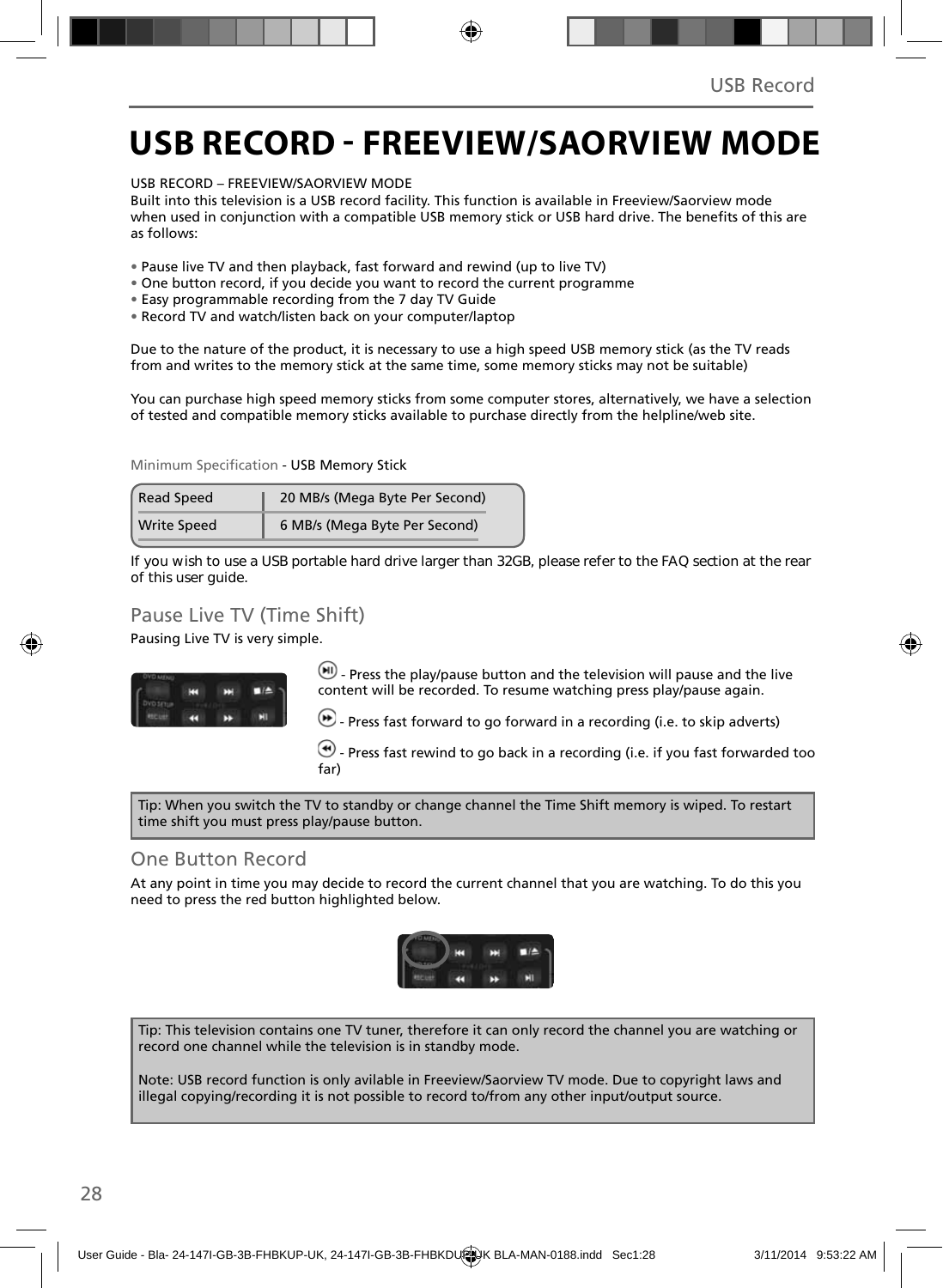### **USB MODE / MEDIA PLAYER**

USB mode offers playback of various different types of content that you have saved on your USB Memory Stick.

On switching to USB source the above menu screen will appear. The content will be divided into Photo, Music, Movie and Text based on file type.



1) You can navigate through the menus using the scroll  $\triangle \blacktriangledown \blacktriangleright \blacktriangleleft$  buttons. To confirm the item you wish to play/view press [OK] button.



2) Select the drive you require. (If your drive only has 1 partition you will only see 1 item).



3) You can now access the item. Press OK to view. 4) While viewing you control the item using



or by pressing (i) and using  $\Delta \nabla \blacktriangleright$   $\blacktriangle$  and (OK)



Tip: If you experience a playback issue, please ensure the files being used are the correct format (example - the picture plays but no sound) See technical specification page for compatible file types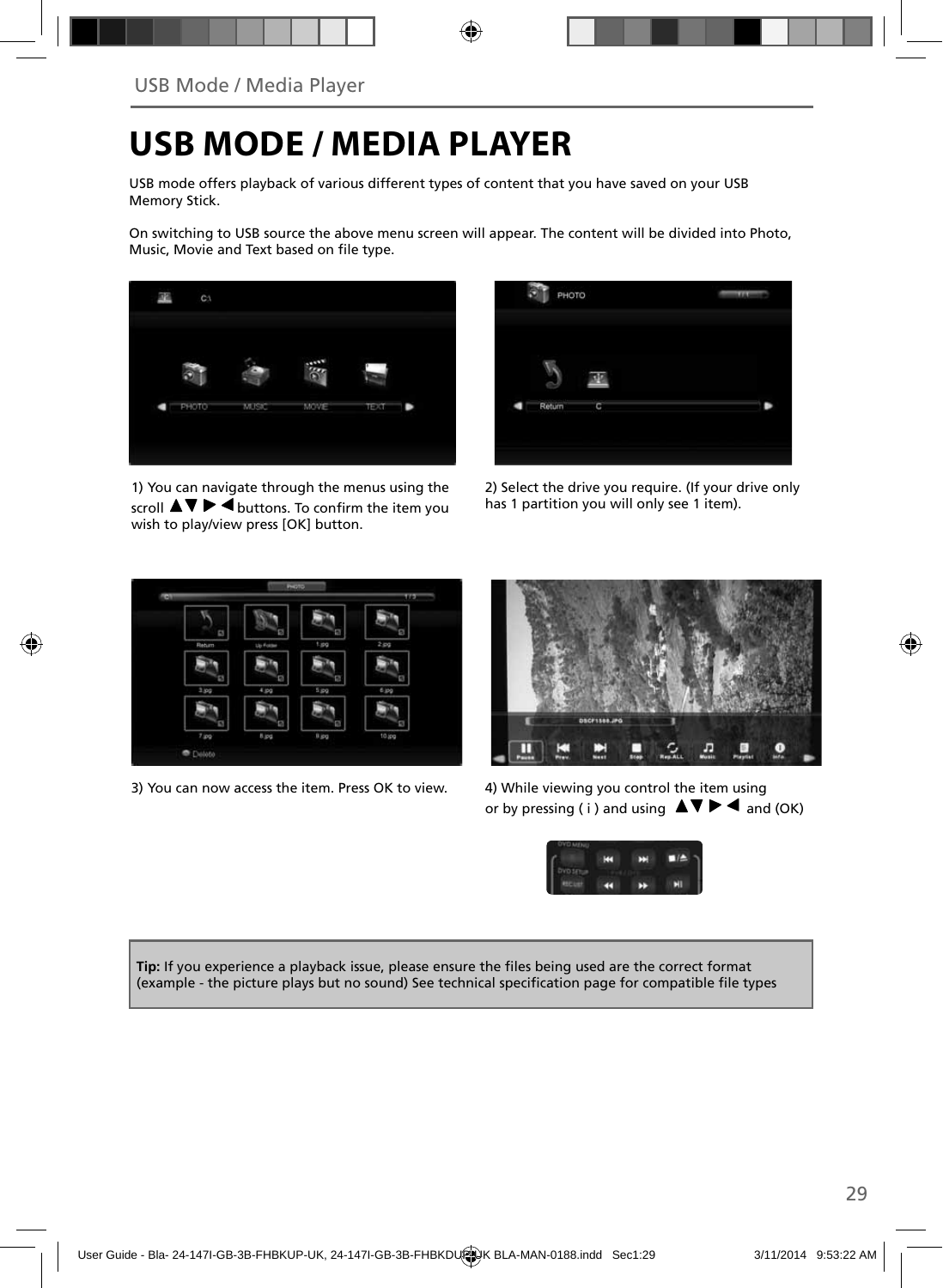### **USING YOUR TV WITH A SKY DIGITAL SET TOP BOX**

#### **Option 1) Connecting your TV to your Sky box (when both the TV and Sky Box are located in the same room)**

Depending on your Sky Box & TV model, connect either by SCART or HDMI cables (available separately)

If connecting by SCART, select the 'Input source' on the TV as SCART.

If connecting by HDMI, select the 'Input source' on the TV as HDMI (if the TV has more than 1 HDMI port, ensure you select the input source to match the HDMI numbered port on the rear of the TV)

If you wish to use your Sky remote to operate the TV's functions, you will need a Sky remote control (Revision 9 or later) and you will need to programme a 4 digit code into it. See bottom of this page.

# SCART or HDMI cable  $\ddot{ }$ Sky Box

#### **Option 2) Connecting your TV to your Sky box (when your Sky box is located in a different room to the TV)**

Please note, if you are adding a 'Magic Eye/TV Link' to your system so that you can use your Sky remote control to change the Sky channel in the room where the 2nd TV is located, please refer to the instructions included with the TV link/magic eye in order to ensure the RF or RF2 output on your Sky box is powered on. (The red LED light on the TV link/magic eye will light up if the RF / RF2 output is correctly set up) If you do not have the instructions that came with the TV link/magic eye, instructions on how to do it can be found on our web site.



1) To tune the TV to the Sky box, on the 2nd TV, select the 'Analogue' input source.

2) Select the channel that you wish to store the Sky box/channel on. (If you do not use channels 1-5 because you no longer have analogue terrestrial channels after digital switchover, you may choose to select channel 1 to store the Sky box/channel, if you still have and use analogue channels 1-5, you may for example decide that channel 6 is the best option for you)

3) Press the corresponding number on the remote control to select the desired analogue channel chosen as per point 2 above.

4) On the TV remote control, press Menu. Now navigate through the menus to select Manual Tuning or Analogue Manual tuning (refer to the Tuning/Channel menu section of this user guide if necessary)

5) Manually tune in the channel (usually, the Sky box is at a frequency between 800Mhz and 850Mhz) once the Sky box/channel is found, press 'OK' to store it.

If you wish to use your Sky remote to operate the TV's functions, you will need a Sky remote control (Revision 9 or later) and you will need to programme a 4 digit code into it. See below.

#### **Using a Sky Remote or a Universal Remote to operate your TV**

**Sky Remote Control** - If you wish to use your Sky remote to operate the basic functions of your TV, you need to programme a 4 digit code into it. Please note - you will need the latest Sky Revision 9 remote control as this is the only version that includes the latest software/firmware necessary to operate this model of TV. **The code required for this television is 2134.** If you wish to upgrade/replace your existing Sky remote control to the latest version, you can do so on our web site.

**Universal Remote Control** - If you wish to use a Universal remote control to operate your TV, please refer to the website for a full list of codes. (Please note we only have codes for One for All branded remote controls, if you have an alternative brand of Universal remote, please refer to the manufacturer for the code.)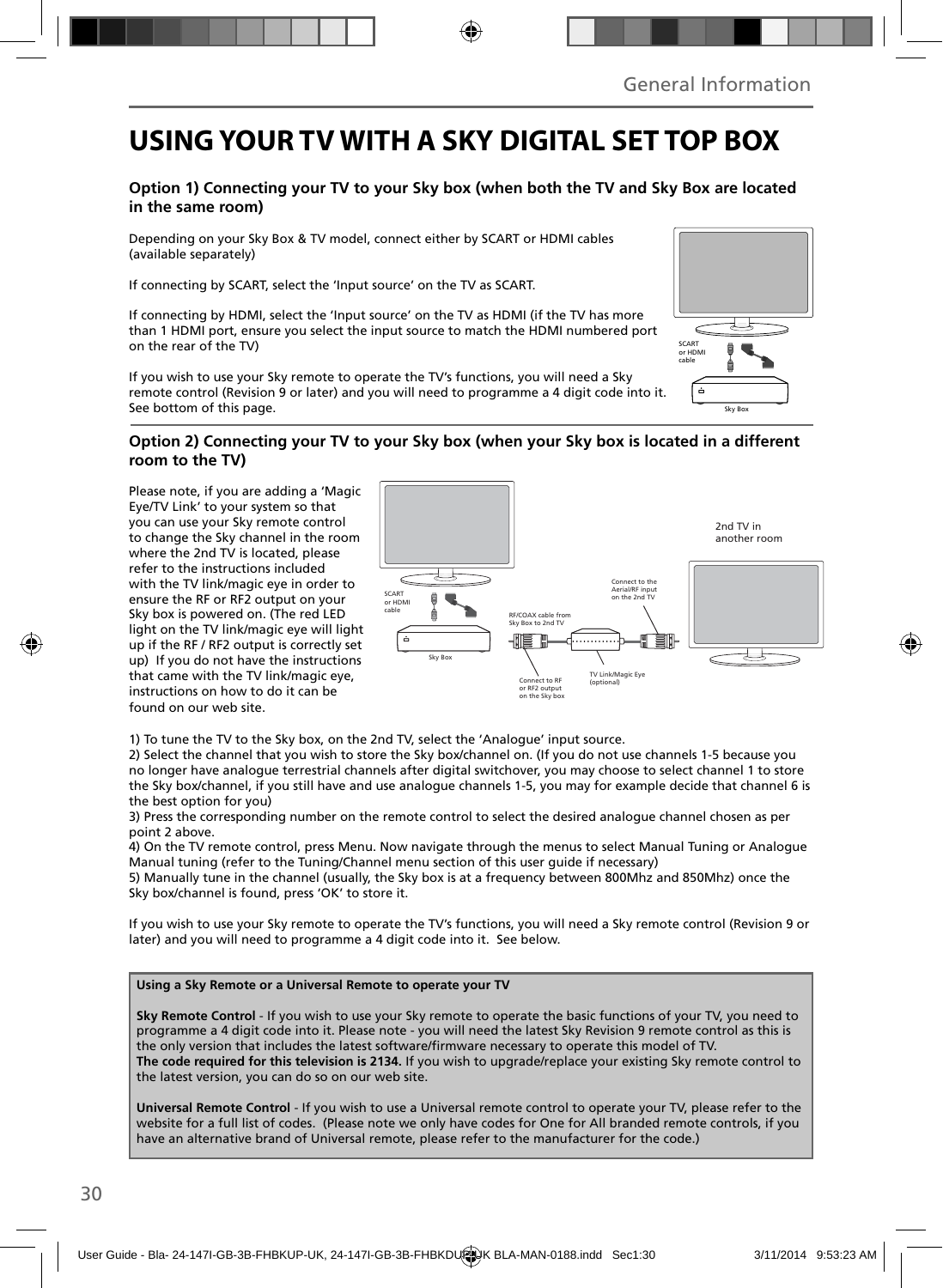## **FREQUENTLY ASKED QUESTIONS**

| General                    | I would like to have louder<br>sound by connecting<br>additional speakers                                                               | 1) Use the 3.5mm headphone output and a 3.5mm to phono cable<br>(available separately) to connect to an amplifier/surround sound system.<br>Please note this will deactivate the TV's built in speakers.<br>2) Connect a COAX cable from the TV's COAX output to your<br>amplifier/surround systems COAX input.                                                                                                                                                                                                                                                                                                                      |  |
|----------------------------|-----------------------------------------------------------------------------------------------------------------------------------------|--------------------------------------------------------------------------------------------------------------------------------------------------------------------------------------------------------------------------------------------------------------------------------------------------------------------------------------------------------------------------------------------------------------------------------------------------------------------------------------------------------------------------------------------------------------------------------------------------------------------------------------|--|
| General                    | Why are some options in<br>the menu unavailable and<br>greyed out                                                                       | Some options are only available in certain sources, i.e. HDMI. They are<br>unavailable in the other sources where they have no affect.                                                                                                                                                                                                                                                                                                                                                                                                                                                                                               |  |
| General                    | Can I stop my TV automatically<br>turning off after 4hrs?                                                                               | Yes, in the time settings menu, scroll down to Auto standby and select<br>OFF.                                                                                                                                                                                                                                                                                                                                                                                                                                                                                                                                                       |  |
| <b>TV</b>                  | I have tuned in Digital TV<br>but I am not receiving any<br>or all of the channels and/<br>or the channels I receive are<br>breaking up | 1) Check you are in an area that can receive Freeview/Saorview<br>Visit www.freeview.co.uk or www.saorview.ie<br>2) Check you are using an aerial that is able to receive a good digital<br>signal. In most cases, you will need an outdoor digital hi-gain/wideband<br>aerial. In areas that have excellent digital coverage, you may be able<br>to use a loft type aerial but it is highly likely that you will also need to<br>connect a booster between the back of the TV and the TV aerial wall<br>socket. Unfortunately, to receive a good enough digital signal, it is not<br>possible to use a portable/indoor type aerial. |  |
| <b>TV</b>                  | I have re-tuned my television<br>but when I switch it off it is<br>not storing the channels                                             | Complete a first time installation, please refer to the set-up menu section<br>of the manual of how to do this.                                                                                                                                                                                                                                                                                                                                                                                                                                                                                                                      |  |
| <b>VCR/DVD</b><br>Recorder | I have connected the TV to<br>my VCR or DVD Recorder via<br>SCART but it is not recording                                               | In addition to connecting via SCART, you should connect the aerial cable<br>from the wall socket to your VCR/DVD Recorder and another aerial cable<br>from the VCR/DVD Recorder to the TV.                                                                                                                                                                                                                                                                                                                                                                                                                                           |  |
| Game Consoles              | I have connected my PS3 to<br>the TV via HDMI, but I am<br>not receiving any pictures or<br>sound on my Television                      | 1) Ensure the TVs source is on HDMI.<br>2) Check your settings on your PS3 are as per the PS3 instruction manual.                                                                                                                                                                                                                                                                                                                                                                                                                                                                                                                    |  |
| <b>Game Consoles</b>       | I have connected my<br>Xbox 360 to the TV via<br>Component Cables (Red,<br>Green & Blue) but I am not<br>receiving any sound            | Component cables only provide HD Pictures. For the sound you will need<br>to connect the Red & White audio cables on the Xbox to the Red & White<br>phono inputs on the rear of the TV. Please refer to the 'Connections'<br>pages.                                                                                                                                                                                                                                                                                                                                                                                                  |  |
| USB Mode                   | I have inserted a USB<br>Memory Key, but the TV<br>does not recognise it                                                                | Ensure the USB Memory Key is formatted to type FAT32.                                                                                                                                                                                                                                                                                                                                                                                                                                                                                                                                                                                |  |
| <b>USB Mode</b>            | Using a USB portable hard<br>drive / larger than 32GB                                                                                   | If you wish to use a portable hard drive larger than 32GB, please note<br>that it must be formatted to the FAT32 file system in order to operate on<br>this TV. Windows XP/Vista computers are only capable of formatting up<br>to 32GB, therefore, you will need a software programme/utility to format<br>larger hard drives. Please refer to the web site for more information.                                                                                                                                                                                                                                                   |  |
| <b>DVD</b>                 | I have inserted a disc but it is<br>not playing                                                                                         | 1) Ensure you have inserted the disc facing the correct way.<br>2) Ensure the disc is clean and is not scratched.<br>3) Some copied discs will not play.<br>4) Check the DVD is a region 2 disc - to change the region of the DVD<br>player, refer to www.umc-uk.co.uk select 'product support', 'changing<br>region'.                                                                                                                                                                                                                                                                                                               |  |
| <b>DVD</b>                 | I have pressed the eject<br>button but the disc is not<br>coming out                                                                    | To eject the disc hold the stop/eject button for 4 seconds.                                                                                                                                                                                                                                                                                                                                                                                                                                                                                                                                                                          |  |
| System Lock                | I have changed the password<br>on the television and now<br>forgotten it                                                                | There is a master password of 4711, to gain access to the TV menu and<br>reset the normal password.                                                                                                                                                                                                                                                                                                                                                                                                                                                                                                                                  |  |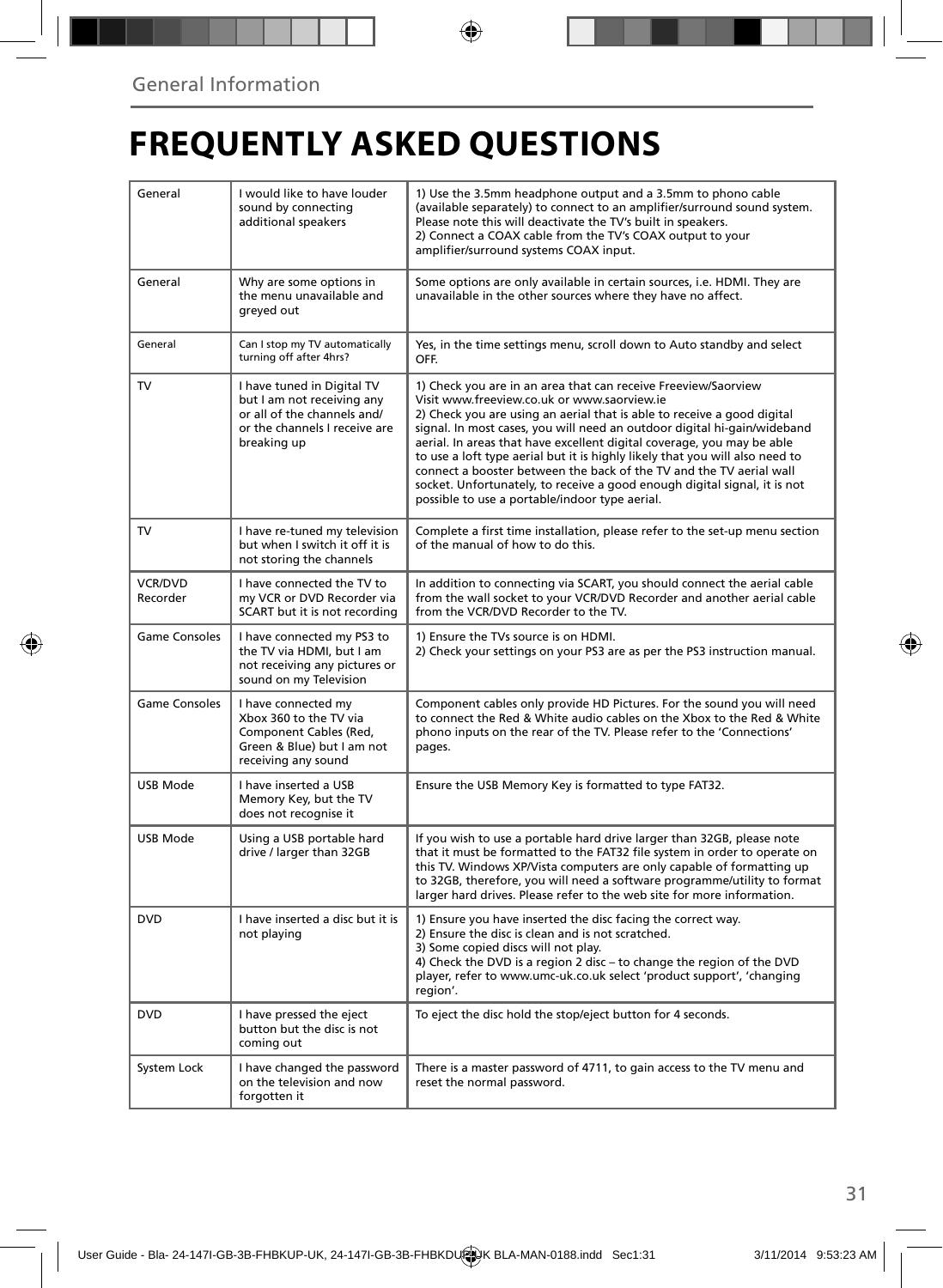## **TECHNICAL SPECIFICATION**

| Model                                     | 24/147I-GB-3B-FHBKUP<br>24/147I-GB-3B-FHCUP                                                                                                                                                  | 24/147I-GB-3B-FHBKDUP<br>24/147I-GB-3B-FHCDUP                                              |  |  |
|-------------------------------------------|----------------------------------------------------------------------------------------------------------------------------------------------------------------------------------------------|--------------------------------------------------------------------------------------------|--|--|
| Screen size<br>(diagonal)                 | 24"/61cm                                                                                                                                                                                     |                                                                                            |  |  |
| <b>Resolution</b>                         | 1920 x 1080                                                                                                                                                                                  |                                                                                            |  |  |
| <b>RF</b>                                 | 75 ohm Antenna / PAL-SECAM                                                                                                                                                                   |                                                                                            |  |  |
| <b>Inputs</b>                             | $2 \times$ HDMI, 1 $\times$ USB,<br>1 x Mini Composite/Video and Audio for Composite / Video and Component / Y Pb Pr,<br>1 x Mini Component / Y Pb Pr, 1 x VGA/PC Input, 1 x VGA/PC Audio in |                                                                                            |  |  |
| <b>Sound Outputs</b>                      | 1 x 3.5mm Headphone/Audio out, 1 x COAX out                                                                                                                                                  |                                                                                            |  |  |
| Audio power,<br>watts                     | $2 \times 3$                                                                                                                                                                                 |                                                                                            |  |  |
| Voltage and power<br>consumption          | $110 - 240V \approx 50/60Hz$<br>24/40W (home mode/max)<br>(<0,5W in Standby) (0W in OFF mode)                                                                                                | $110 - 240V \sim 50/60Hz$<br>24/50W (home mode/max)<br>(<0,5W in Standby) (0W in OFF mode) |  |  |
| <b>Annual Energy</b><br>Consumption       | 35 kWh                                                                                                                                                                                       | 35 kWh                                                                                     |  |  |
| <b>Energy Rating (EEI)</b>                | A                                                                                                                                                                                            | A                                                                                          |  |  |
| <b>Dimensions including</b><br>stand (mm) | 575W x 396H x 150D                                                                                                                                                                           | 575W x 396H x 150D                                                                         |  |  |
| Net weight (Kgs)                          | 4.1<br>4.4                                                                                                                                                                                   |                                                                                            |  |  |
| <b>Wall Mounting</b>                      | VESA 100 x 100                                                                                                                                                                               |                                                                                            |  |  |

### **Compatible files in USB Mode**

| Media   | File Ext.              | Codec                                                         |            |                                                    |
|---------|------------------------|---------------------------------------------------------------|------------|----------------------------------------------------|
|         |                        | Video                                                         | Audio      |                                                    |
| Movie   | Mpeg-1, Mpeg-2<br>.mpg |                                                               |            | Max Resolution: 1920x1080                          |
|         | .avi                   | Xvid, MJPEG,<br>MPEG-4 SP/ASP                                 |            | Max Data rate: 40Mbps                              |
|         | .ts                    | Mpeg-2                                                        |            | Max Resolution: 1920x1080<br>Max Data rate: 40Mbps |
|         | .dat                   | Mpeg-1                                                        | MP3, WMA   |                                                    |
|         | .mp4                   | Mpeg-1, Mpeg-2                                                |            | Max Resolution: 1024x768                           |
| Music   | .vob                   | Mpeg-2                                                        |            | Max Data rate: 40Mbps                              |
|         | .mp3                   |                                                               | MP3        | Sample Rate 16K-48KHz                              |
|         | .wma                   |                                                               | <b>WMA</b> | Bit rate: 32K - 442Kbps                            |
| Picture | .jpg                   | <b>Progressive JPEG</b><br><b>Baseline JPEG</b><br><b>BMP</b> |            | Max Resolution: 1024x768                           |
|         | .jpeg                  |                                                               |            | Max Resolution: 8192x8192                          |
|         | .bmp                   |                                                               |            | Max Resolution: 6500x6500                          |
|         |                        |                                                               |            |                                                    |